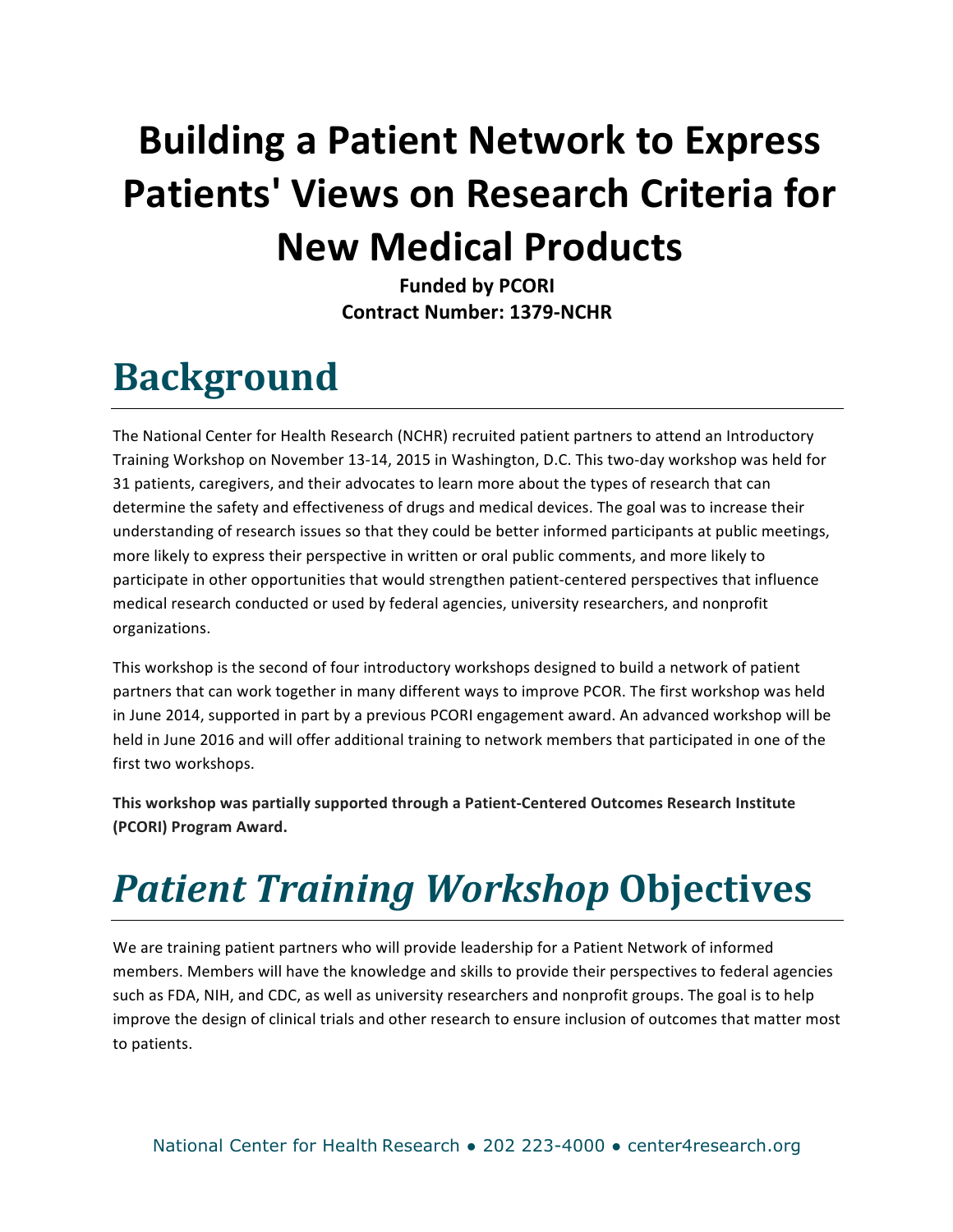The objectives of the Workshop were to:

- 1) Train patient partners in understanding the types of clinical trials and other research to determine the effects of prevention and treatment, the importance of appropriate endpoints and subgroup analysis, patient-centered outcomes and comparative effectiveness research;
- 2) Train patient partners in how the FDA works and the regulatory approval process for medical products;
- 3) Train patients/caregivers to share their views at public meetings via oral and written comments, and to learn about opportunities to serve on advisory committees;
- 4) Train patient partners to be knowledgeable assets to researchers and agencies that seek patient engagement that will affect the prevention and treatment strategies.

The agenda for the *Patient Training Workshop* is included in **Appendix A**.

The Patient Training Workshop was led by five members of the NCHR staff, four patient and consumer advocates from other nonprofit organizations, two FDA staff, one PCORI staff member, one university faculty member, and five patient partners who discussed their personal experiences as presenters in panel discussions. Throughout the workshop, patient partners enthusiastically asked many questions and shared their opinions based on their personal experiences. When we broke into small groups, they also role played providing their views on treatment research priorities.

To determine whether or not we achieved our objectives, we administered a pretest/posttest questionnaire (see **Appendix B**) to assess changes in participants' knowledge, attitudes, and beliefs. In addition, we asked participants to anonymously fill out an evaluation questionnaire of the workshop in general and each presentation (see Appendix C).



**Desirée Walker, a breast cancer**  survivor and patient advocate, kicked **things off with a motivational talk on**  how she became a patient advocate.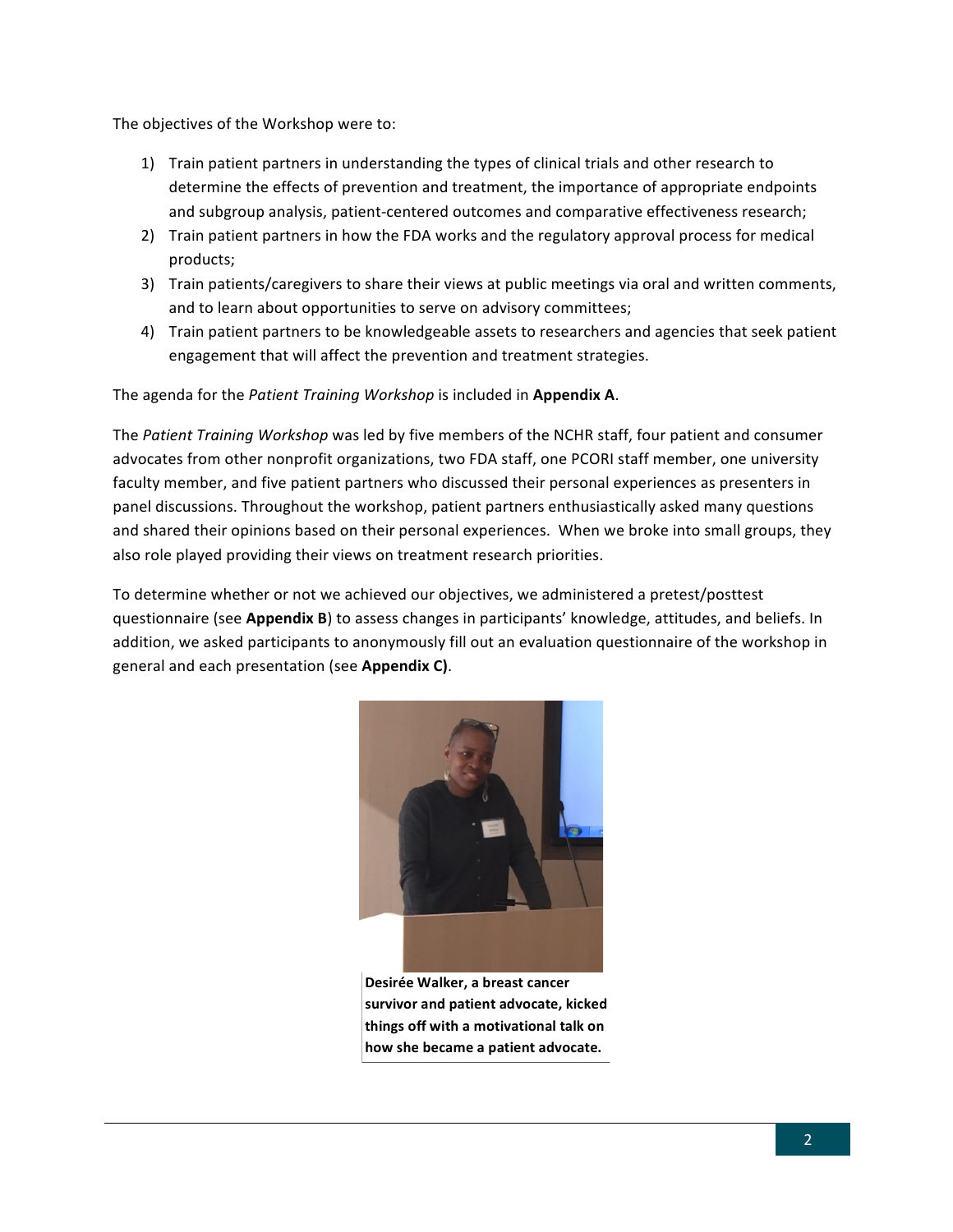## **What did Patients Learn?**

Identical questionnaires were distributed before the start of the workshop on November  $13<sup>th</sup>$  and before the final (role-playing) activity on November  $14<sup>th</sup>$  to determine participants' knowledge and attitudes before the Workshop and how those changed after the Workshop. All 31 men and women who attended the Workshop as participants completed the pretest and posttest.

The questionnaire consisted of 12 questions: 10 multiple choice questions that tested knowledge and 2 open-ended questions asking their opinions. Two of the multiple choice questions had more than one correct answer, so each of the five potential answers were individually scored as correct or incorrect. Total possible scores ranged from 0 to 18. Participants included their first name on the questionnaire so that we could compare pretest and posttest scores. Participants averaged 11.7 on the pretest and 14.5 on the posttest, which indicates a highly significant increase in knowledge (paired t-test: 6.97, p<.0001).

The scores are presented below in Table 1. The questions and answers are listed in Appendix B.

| t-Test: Paired Two Sample for Means (N=31) |                    |          |  |  |
|--------------------------------------------|--------------------|----------|--|--|
|                                            | Pretest            | Posttest |  |  |
| Mean                                       | 11.7               | 14.5     |  |  |
| <b>Standard Deviation</b>                  | 2.7                | 1.6      |  |  |
|                                            |                    |          |  |  |
| t Statistic                                | 6.97               |          |  |  |
| P-Value (two-tailed)                       | Less than $0.0001$ |          |  |  |
| Mean Difference: (Posttest I)-(Pretest)    | $-2.71$            |          |  |  |
| <b>Standard Error of Difference</b>        | 0.389              |          |  |  |
| Upper 95% CI of Difference                 | $-3.50$            |          |  |  |
| Lower 95% CI of Difference                 | $-1.92$            |          |  |  |

#### **Table 1: Paired t-Test to Compare Correct Answers in Pretest and Posttest**

On 15 of the 18 questions testing knowledge, the number of participants responding correctly increased, sometimes dramatically. For half the 18 questions, 90% or more of the participants had the correct answer in the post-test, compared to only 1 question with that many correct responses in the pretest. The percentages are presented below in Table 2.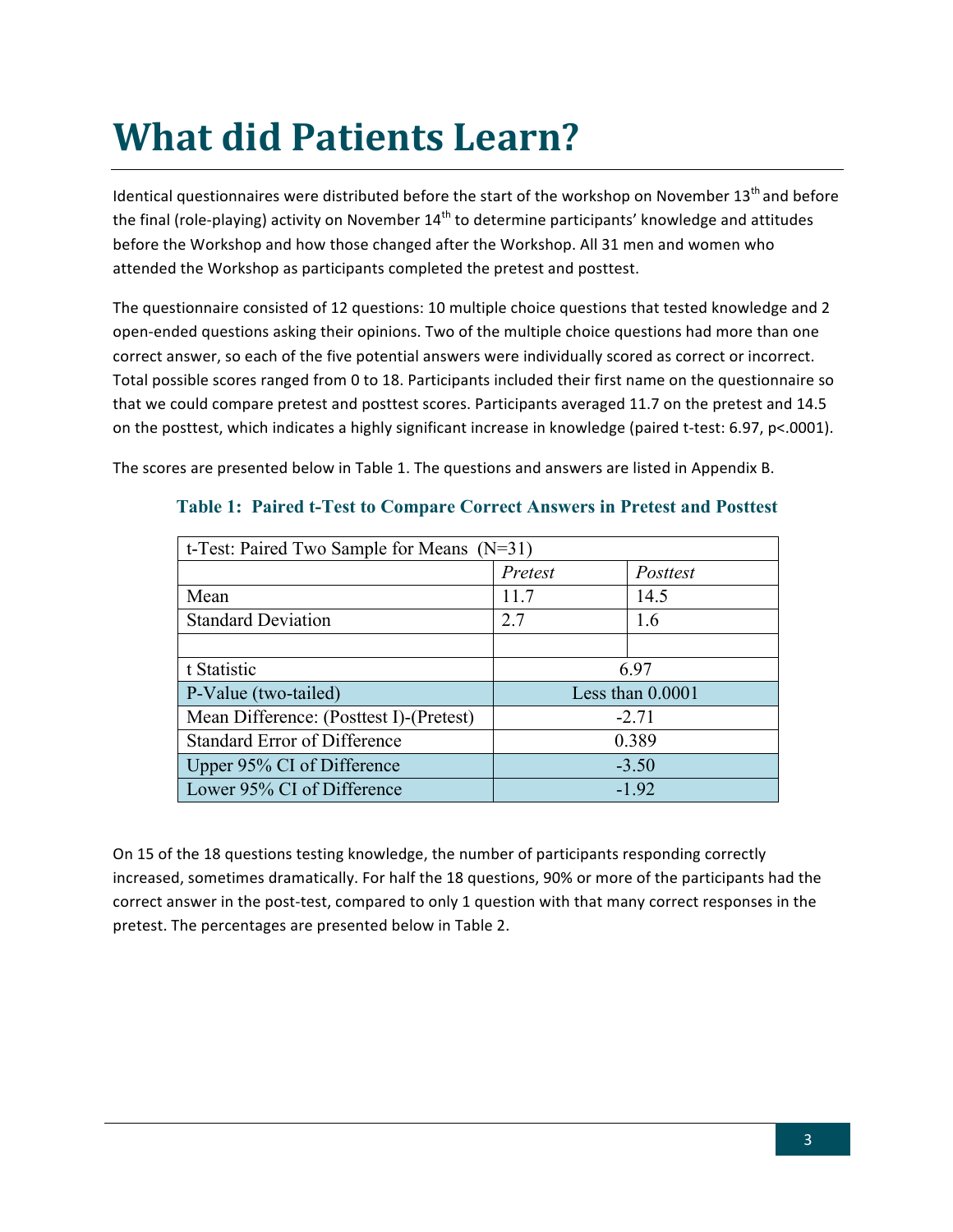| Question                                             | Pretest $(n=31)$      | Posttest<br>$(n=31)$ |  |
|------------------------------------------------------|-----------------------|----------------------|--|
| Q#1<br>Criteria for FDA<br>drug approval             | 77% (24/31)           | 58% (18/31)          |  |
| O#2<br>Drug vs. device<br>standards                  | 45%<br>(14/31)        | 84% (26/31)          |  |
| <b>O#3</b><br>Define p-value                         | $61\% (19/31)$        | 97% (30/31)          |  |
| <b>O#4</b><br>Define double-blind<br>clinical trials | 94% (29/31)           | $100\% (31/31)$      |  |
| O#5<br>Define<br>randomized,<br>controlled trial     | 48\% (15\; 31)        | 48\% (15\; 31)       |  |
| O#6<br>Define biomarkers or<br>surrogate endpoints   | 77% (24/31)           | 90% (28/31)          |  |
| <b>O#7</b><br>Advantages of<br>studying biomarkers   | 45%<br>(14/31)        | 81% (25/31)          |  |
| Q#8<br>What is a subgroup                            | 52%<br>(16/31)        | 94% (29/31)          |  |
| Q#9                                                  | A. 74%                | 71%                  |  |
| Differences between                                  | 74%<br>B <sub>1</sub> | 97%                  |  |
| pre- and post-market                                 | 35%<br>$C_{\cdot}$    | 58%                  |  |
| studies                                              | D. 84%                | 94%                  |  |
|                                                      | E. $55\%$             | 61%                  |  |
| <b>Q#10</b>                                          | A. 81%                | 90%                  |  |
| Define statistical                                   | B. 58%                | 61%                  |  |
| significance                                         | C. 87%                | 97%                  |  |
|                                                      | D. 81%                | 97%                  |  |
|                                                      | Ε.<br>45%             | 68%                  |  |

Table 2: Correct Answers to Individual Questions in Pretest and Posttest

*Comparisons in shaded boxes were statistically significant.*

We conducted chi-square comparisons on individual questions, as a way to better understand what was learned. The answers to six of the questions were significantly more likely to be correct after the **Workshop, four of them at the p <.01 level or higher (Q#2, Q#3, Q#7, and Q#8) and two more at the p<.05 level (Q#9 option B and Q# 10 option D).** Answers to Q#4, Q#6, and most answers to Q#9, and Q#10 were more likely to be correct after the workshop, but the increases were not statistically significant. None of the decreases in correct answers were statistically significant. Overall, the results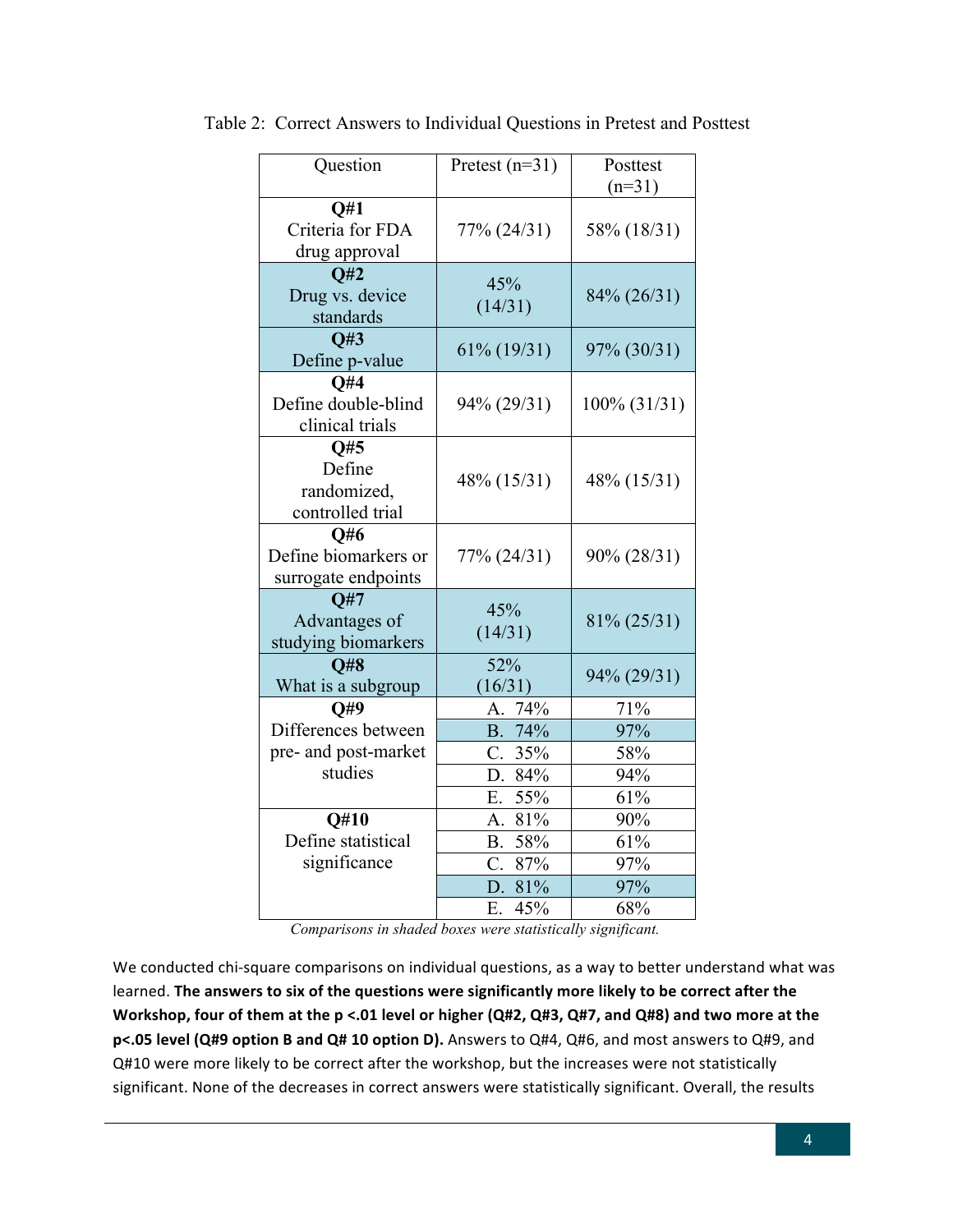show the greatest improvement in participants' understanding of clinical trial design, use of biomarkers and surrogate endpoints, the differences between premarket and post-market studies, and the meaning of statistical significance.

In contrast, the answer to Q#1, asking for the criteria for FDA approval, was non-significantly less likely to be correct after the workshop compared to before. In the posttest, a common incorrect response was "Based on research on humans, the drug is proven effective for most patients." In the next workshop, we will need to better clarify that FDA approval does not mean that a drug is effective for most patients, but instead that the benefits outweigh the risks for most patients. Many participants also remained confused about the nuances regarding different types of controlled clinical trials (Q#5). Although the percentage of correct responses were identical for Q#5 before and after the Workshop, some participants responded correctly in the pretest but incorrectly in the post-test, as well as vice versa. Their responses showed confusion between randomized controlled clinical trials and randomized double blind clinical trials.

### *Lessons Learned*

- The greatest learning by the patient partners was on the issues that approximately 40-60% did not know prior to the Workshop: the difference between FDA standards for medical devices and prescription drugs (Q#2), the definition of p-value (Q#3), understanding the advantages of biomarkers (Q#7), and what a subgroup analysis is (Q#8).
- More than 90% of the participants correctly defined a double blind clinical trial (Q#4) prior to the Workshop. However, participants became confused when we tried to explain to them about different types of controlled clinical trials (Q#5). We will improve our training regarding the nuances of different types of controlled clinical trials.
- We will also improve our training on the criteria used for FDA approval (Q#1), to avoid any confusion.
- There was also substantial learning regarding the differences between premarket and postmarket studies (Q#9) and the meaning of statistical significance (Q#10). For the former, the incorrect answers tended to include differences that could ideally differentiate the two but often do not, such as greater diversity in the patient population being studied. We significantly improved knowledge about how new medical products might appear to benefit patients by being "significantly better than placebo" without actually helping patients live longer.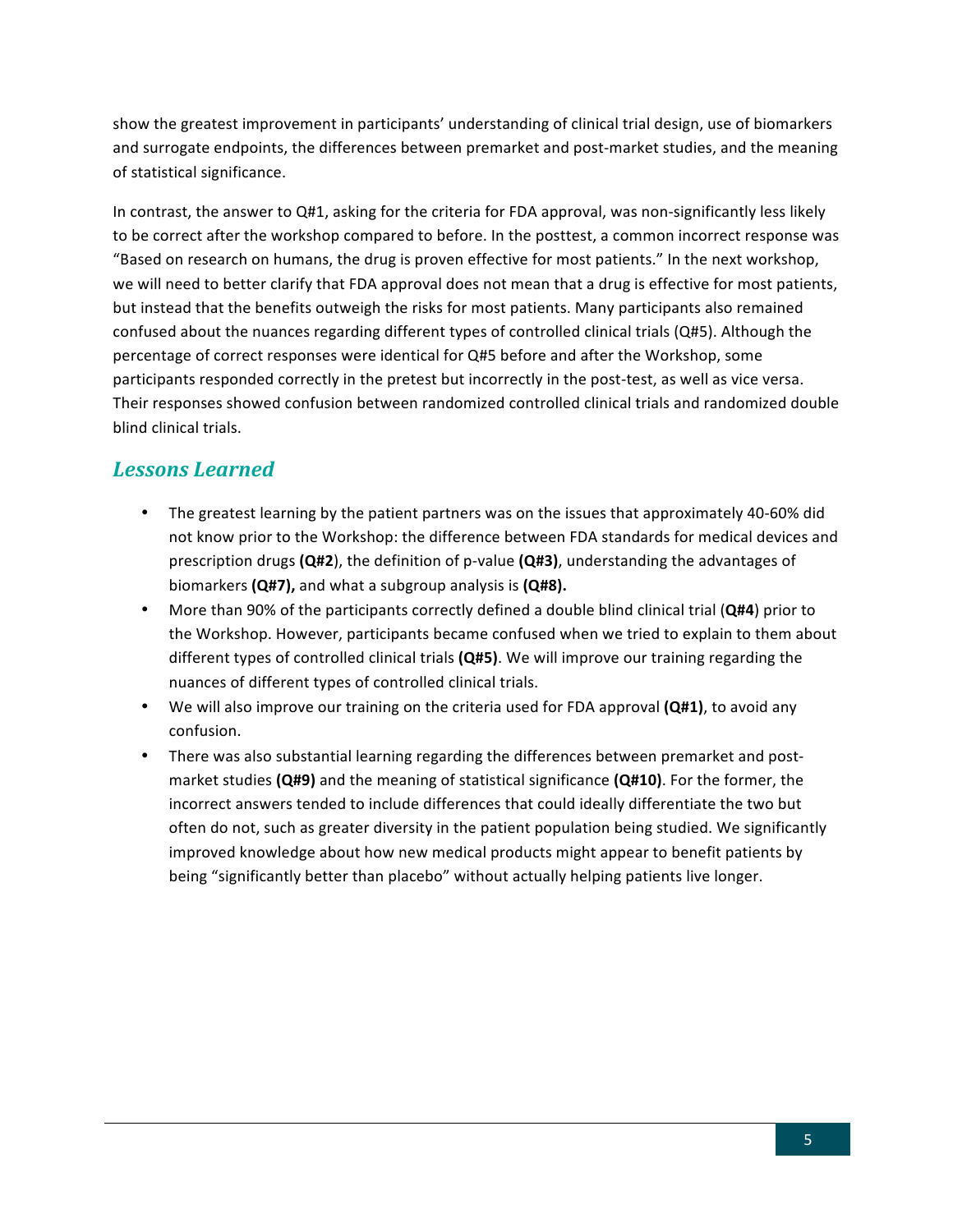### **Impact on Participants' Attitudes and Beliefs (Q#11-12)**

Two questions focused on attitudes rather than knowledge, to see how the Workshop and Conference might influence attitudes on specific issues and on participation in FDA opportunities for patients.

### *Direct to Consumer Advertising*

As shown below, Question #11 asked whether the FDA should change the ways that companies are required to provide risk information on direct-to-consumer advertising, an issue that FDA is currently considering. This opinion question was intended as an "ice breaker" and a way to measure attitudes about a topic with which all participants had personal experience. We were interested to see if the Workshop would change those views, even though the topic was not specifically included in the training.

#### **Q#11:** The FDA requires companies to mention potential risks when those companies advertise their drugs on TV or magazines. Are those warnings helpful to patients? How would you improve them?

Most participants said that the warnings were not helpful; many of them reported they were too wordy and sounded like a laundry list of side effects. Some participants had strong feelings on this topic, and said that all direct-to-consumer advertising should be banned. In contrast, a few participants said the ads were helpful because they enabled patients to be better informed about potential risks of drugs and devices. 

Since this topic was not included in the Workshop, it was interesting to see how attitudes changed as a result of other knowledge gained during the Workshop. Most participants had the same views before and after the workshop. However, after the workshop, many participants said that the warnings should include efficacy of the drug or device, or what subgroups the drug had been tested on. Participants also reported that the warnings should include the percentage of common adverse events, rather than just a long list of possible side effects. This shows application of the knowledge that was presented at the workshop.

Here are a few examples of responses:

- Participant A, Pretest: They are not particularly helpful because they have become "noise" that viewers/readers tune out. Potential risks should be standardized somehow and presented as infographic when possible. Short/clear. "Red light/green light", not small *and like an auctioneer.*
- Participant A, Posttest: They are too general to be truly helpful. Would need to be broken out (by subgroup analysis) to be meaningful. Also standardize language.
- Participant B, Pretest: *Yes, and no. It is helpful to know all the side effects but it can also be frightening.*
- Participant B, Posttest: *Yes they are helpful in making an informed decision to use the medication or not. However it does not give you the percentages nor does it state if it is helpful for certain subgroups.*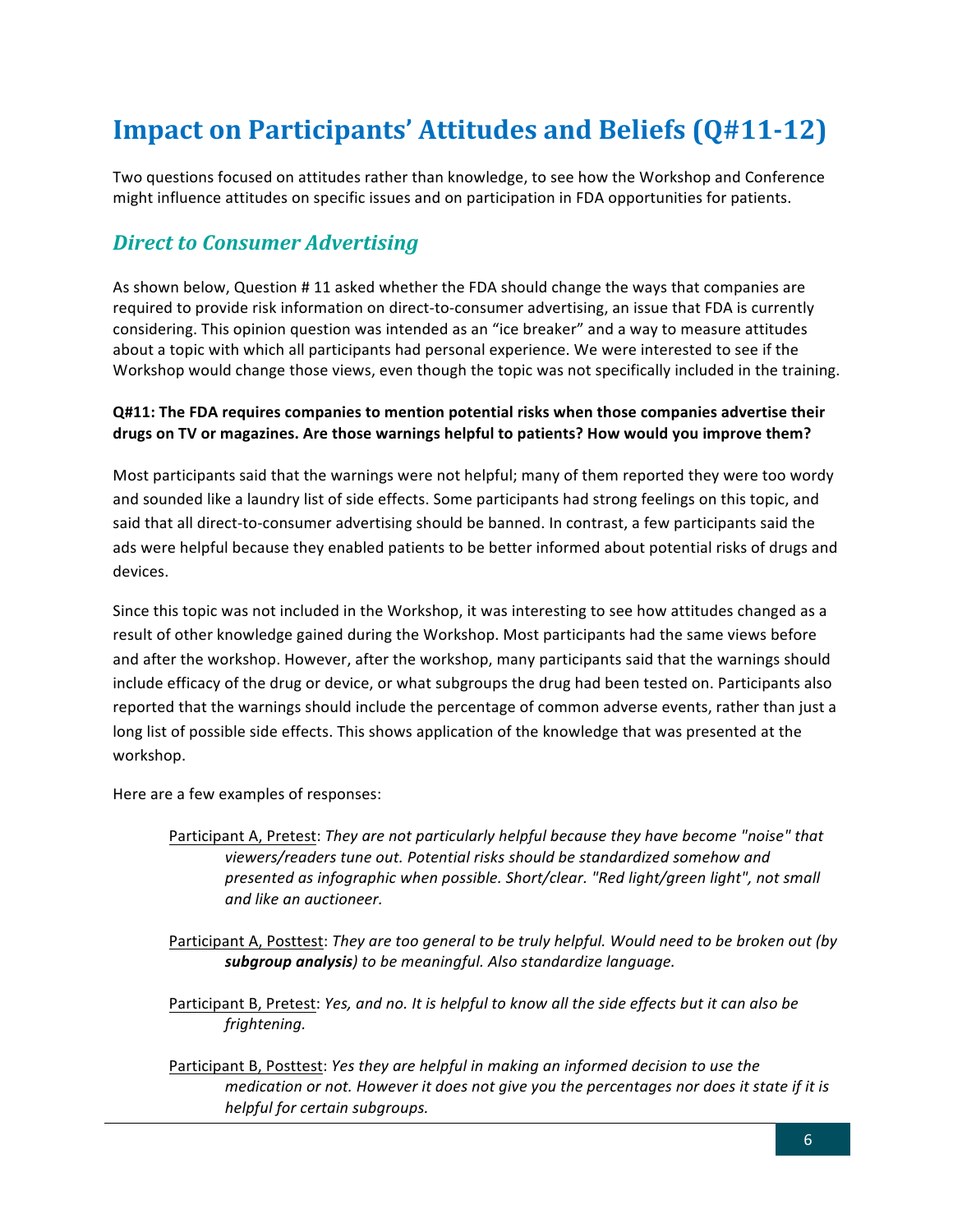#### *Q#11 continued: How would you improve them?*

Overall, many participants said that the warnings could be improved by highlighting the most common side effects, and stating those first. They reported that giving more specifics about the probability of side effects would also improve these warnings. Many participants stated that individuals do not pay enough attention to these warnings. They also stated that images shown of healthy happy individuals in beautiful settings can be distracting while discussing serious side effects.

- Other proposed improvements:
	- $\circ$  Increasing the font size of written warnings
	- $\circ$  Decreasing the speed at which warnings are spoken
	- $\circ$  Making warnings more understandable for the average patient
	- $\circ$  Warnings should be given by doctors or the FDA, rather than pharmaceutical companies
- 8 respondents said that direct-to-consumer advertising should be banned entirely instead of attempting to improve them.

### *FDA Approval: Too Fast or Too Slow?*

A major policy issue being publicly debated today is whether the FDA approval process is too fast or too slow – which is a simpler way of saying that the standards are too high or too low. Numerous patient advocacy organizations have criticized the FDA in recent years for taking too long to approve new drugs and devices. The FDA has responded to pressure to speed up their approval process by changing research criteria required for approval, for example reducing the number of clinical trials from two to one and substituting biomarker evidence for clinically significant outcomes. Question #12 asked participants for their views on this important issue.

#### **Q#12:** Do you think the FDA approval process is too fast or too slow? If you have an opinion one way or the other, explain why you believe that to be true.

There was no consensus on this issue. Many participants in the pretest said that they did not know enough about the issue to comment. When participants completed the posttest the next day, many of these same participants were able to give thoughtful opinions on the FDA approval process. The answers of participants varied depending on their personal experiences with the FDA and various medical products. For example, patients who have had deaths in the family from cancer were more inclined to say that the FDA process is too slow. Participants who had family members harmed by a medical implant or drug complication were more inclined to say the FDA process was too fast.

Here are two examples of responses from question 12 showing an increase in knowledge of the subject:

Participant C, Pretest: Not sure.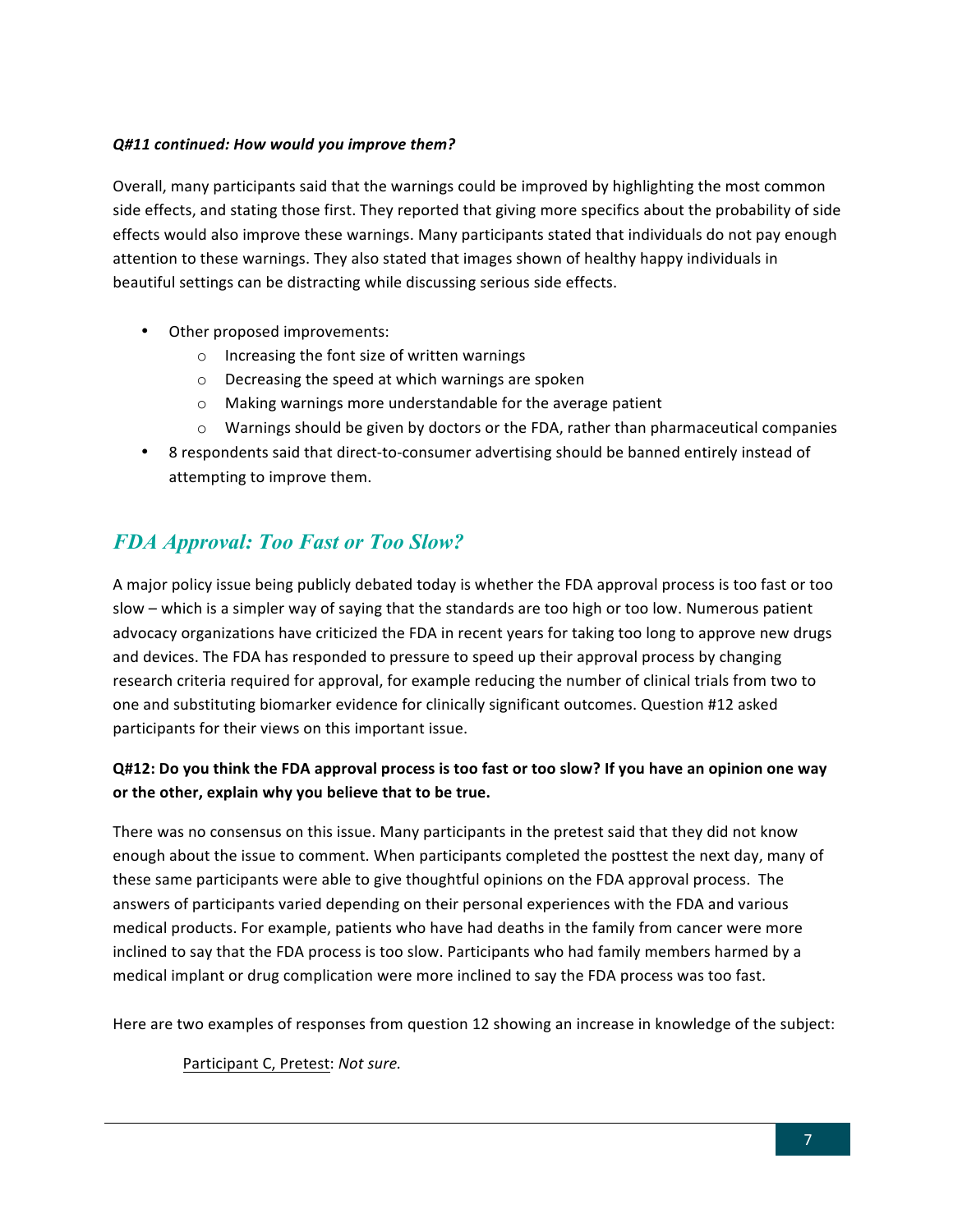- Participant C, Posttest: *Both. Some drugs/devices need to be reviewed more thoroughly. Classification system may need to be reviewed for devices to help with decision making.* Some drugs, the type of clinical trial must be better structured.
- Participant D, Pretest: *I am not familiar with the approval process-however it appears to be* too slow as I have heard from friends who were candidates for drugs but the FDA had *not approved them*
- Participant D, Posttest: The process is too fast as it appears to be focused on getting products to market. However, some processes appear to be too slow, I would rather see a quality *process* that truly examines how safe a drug or device is-Patient advocacy is a major *component.*
- Participant E, Pretest: *I don't know what it is now, but I am concerned about the push for faster approvals*
- Participant E, Posttest: *I think the process is too fast and not enough safety/health info is* analyzed to make a decision for all people the drug is intended to help.

### **Willingness to Participate in Future PCOR Opportunities Pertaining to FDA Issues (0#13)**

The posttest survey asked participants to rank their willingness to participate in future opportunities to share their patient perspectives on a national level, on a scale of 1-5, with 5 being "very likely to participate" and 1 being they would "never consider participating." Participants were presented with a number of different scenarios:

- a. Speaking during the public comment period of an FDA meeting in the DC area
- b. Speaking during the public comment period of an FDA meeting in a city near their homes
- c. Writing a comment giving their perspective in response to an FDA "request for public comments"
- d. Adding their name to a letter written by other patients or nonprofit organizations in response to an FDA "request for public comments"
- e. Speak at a non-FDA event on FDA issues

All participants expressed a desire to participate in one or more of these scenarios, with almost all participants responding with a 4 or 5 on multiple parts of the question. In the two months since the workshop, several participants have already signed up for FDA meetings, and signed on to letters or public comments that NCHR staff drafted in response to FDA's requests for comments.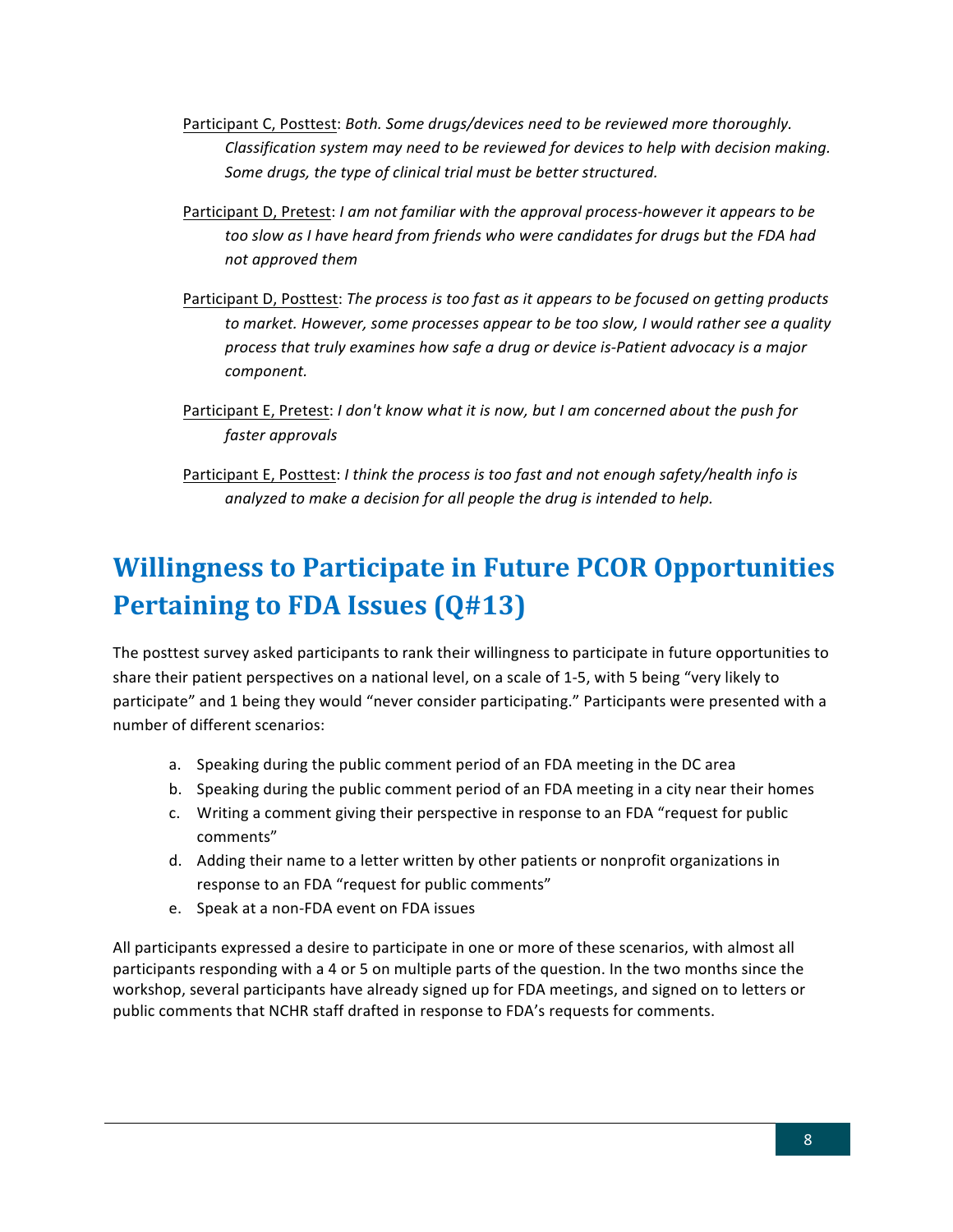# **Participants' Evaluation of Workshop**

The Workshop evaluation pertaining to Friday Nov 13 was handed out on Saturday morning, November 14, before starting for the day. The evaluation for the activities of Nov 14 was handed out at the conclusion of the workshop, and included questions about the workshop as a whole and likelihood of participating in future events. The evaluation was filled out anonymously.

All 31 participants completed the evaluation for the first day of the workshop, and twenty-six of the 31 participants filled out the evaluation for the second day at the close of the workshop.

The evaluation questionnaires are in Appendix C.

### **Summary of Participants' Evaluation of Workshop**

- The workshop and speakers as a whole were very highly rated
- Participants reported it was important to learn the ins and outs of the FDA and said this goal was achieved
- Participants benefited from and appreciated the high level of interaction and lively discussion
- Participants reported that they enjoyed having "real world" examples from patient advocates such as Desirée Walker and Tim Horn, watching videos of patients testifying at FDA public meetings, and the role playing exercise to practice the skills they learned

**Nov. 13 Panel Evaluations** (rated 1-5, with 1 being "not at all helpful" and 5 being "very interesting or helpful")

1. "How I went from advocating for myself to advocating for others, to advocating on a national level" facilitated by Desirée Walker, a breast cancer survivor who served as a consultant to the Workshop.

Participants found Desirée to be an "inspiration," and a "great speaker." They thought the content of her talk was motivating, and that it was great to hear from someone who transitioned from being a patient to a strong advocate.

**Ratings:** Average: 4.8, with 84% rating it 5

2. "How does the FDA make decisions to approve, rescind, or recall a medical product?" Presentation and Q & A by NCHR's Diana Zuckerman.

Participants found Diana's talk very "interesting" and "informative." Many participants were not aware of the process for drug and device approvals and commented that the new information was "shocking!" and "eye-opening." Others mentioned how interesting she made the material, and that they were riveted the whole time. Several commented that this session had so much potent information that they wished they could have heard more.

Ratings: Average: 4.8, with 77% rating it 5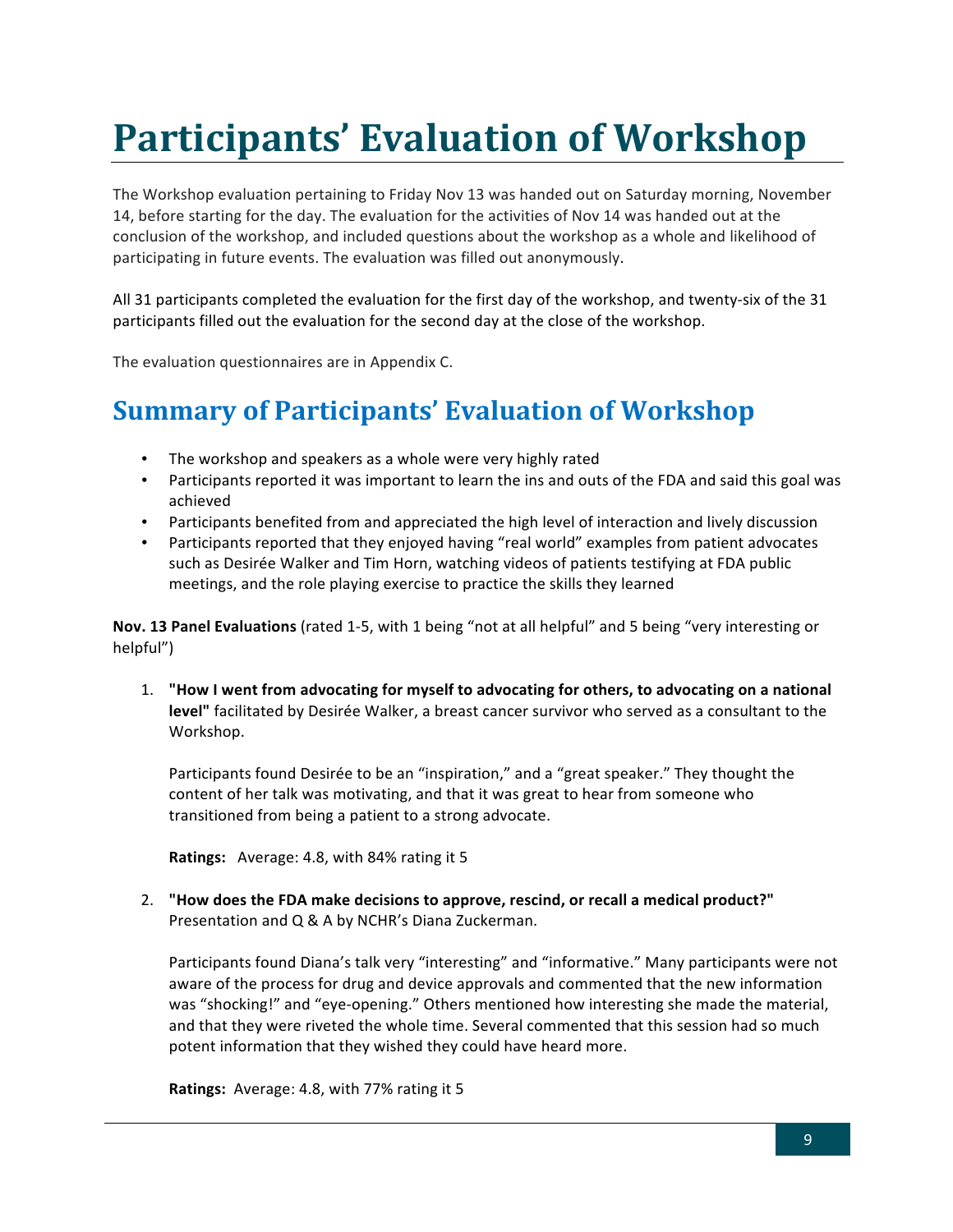3. "Consumers Union and the Safe Patient Project" presented by Victoria Burack, Health Policy Analyst at Consumers Union and two Workshop participants from Safe Patient Project.

Participants were grateful for the opportunity to learn more about these organizations and said that they were given, "great resources for opportunities to advocate."

**Ratings:** Average: 4.3, with 52% rating it 5

4. "Engaging patients and stakeholders in research: the PCORI perspective" facilitated by PCORI's Michelle Johnston-Fleece.

Many participants were not familiar with PCORI and found it "enlightening" to learn more about what PCORI does. They appreciated the "thorough" and "informative" presentation, and reported it would be a "great resource."

Ratings: Average: 4.4, with 55% rating it 5

5. "Patient panel discussion about reaching out to the FDA or researchers" featuring three workshop participants, with Diana Zuckerman as moderator.

Participants loved hearing personal stories from fellow survivors. They said it was "powerful," "heartfelt" and "moving."

**Ratings:** Average: 4.5, with 65% rating it 5

6. "How can you become a Patient Representative?" facilitated by Andrea C. Furia-Helms and Salina Prasad, both of the FDA.

Some participants appreciated learning about the patient representative program, and hope to find a way to participate. However, other participants didn't feel this program would apply to them and were not sure how to get involved in a meaningful way.

**Ratings:** Average: 4.0, with 32% rating it 5

7. "Insider's View of Patient Advocacy and the FDA" facilitated by Dr. Susan Wood, professor at GWU and former Director of FDA's Office for Women's Health.

Participants said Susan was "excellent," "very interesting" and "very informative." They reported she was, "so knowledgeable and a force to really affect patient advocacy." Many wished they could have had more time with her.

Ratings: Average: 4.6, with 71% rating it 5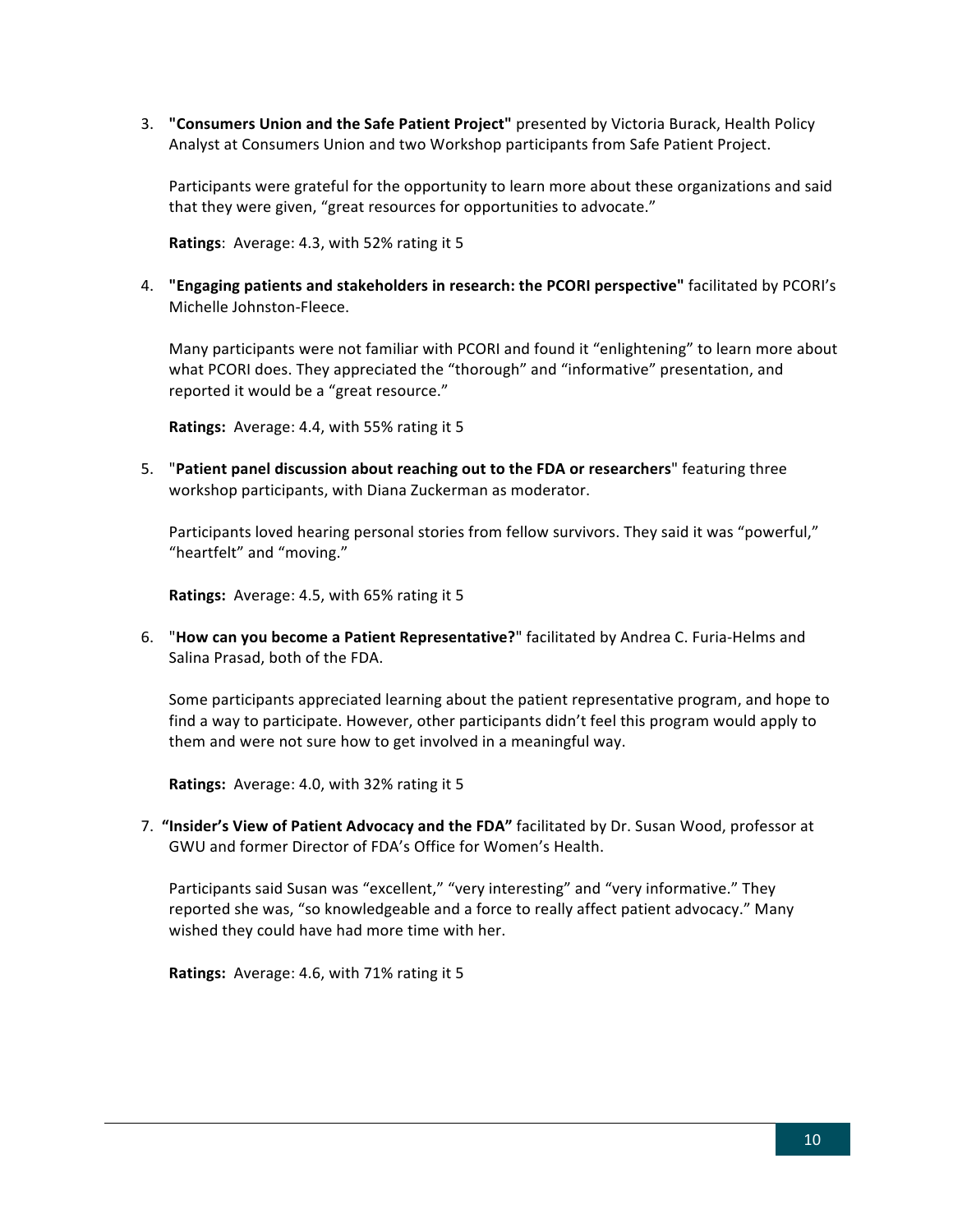**Nov. 14th Panel Evaluations** (rated 1-5, with 1 being "not at all helpful" and 5 being "very interesting or helpful")

1. "Research 101 for Patient Advocates" facilitated by NCHR's Margaret Dayhoff-Brannigan.

Participants said this talk helped them to appreciate the importance of understanding the basics of research and statistics. They reported it was, "very informative" and "so useful."

**Ratings:** Average: 4.5, with 58% rating it 5

2. "The importance of subgroup analysis" facilitated by NCHR's Laurén Doamekpor.

Participants found it "shocking" and hard to understand why subgroup analysis isn't performed more often in clinical trials. Many said it was important to brainstorm effective ways to get this issue on the forefront.

Ratings: Average: 4.7, with 73% rating it 5

3. "The importance of patient advocates" presented by Tim Horn, HIV Project Director from Treatment Action Group, and Dr. Susan Molchan from National Physicians Alliance.

Participants enjoyed hearing a success story of patient advocacy from Tim Horn, but said it was a bit too specific to his disease and would have liked more general information. Participants were excited to learn about the National Physicians Alliance, and found Susan's talk to be "informative."

**Ratings:** Average: 4.5, with 58% rating it 5

4. "Opportunities for patient engagement at the FDA and NIH" facilitated by Paul Brown and Dr. Tracy Rupp, both of NCHR.

Participants said this talk was very "interesting" and "helpful," including providing them with "much needed info to navigate the system and explanations."

Ratings: Average: 4.6, with 67% rating it 5

5. "Videos of Patient Advocates and Role Playing exercise" led by Margaret Dayhoff-Brannigan, Laurén Doamekpor, Paul Brown, and Tracy Rupp from the NCHR. After watching short videos, patient partners broke into small groups to role-play presentations on their own issues.

This was a very popular session among most participants. They appreciated hearing what staff felt made a good presentation to the FDA. They enjoyed breaking down into small groups, and found it "very helpful" to get a chance to practice and receive feedback on testimony.

**Ratings:** Average: 4.7, with 80% rating it 5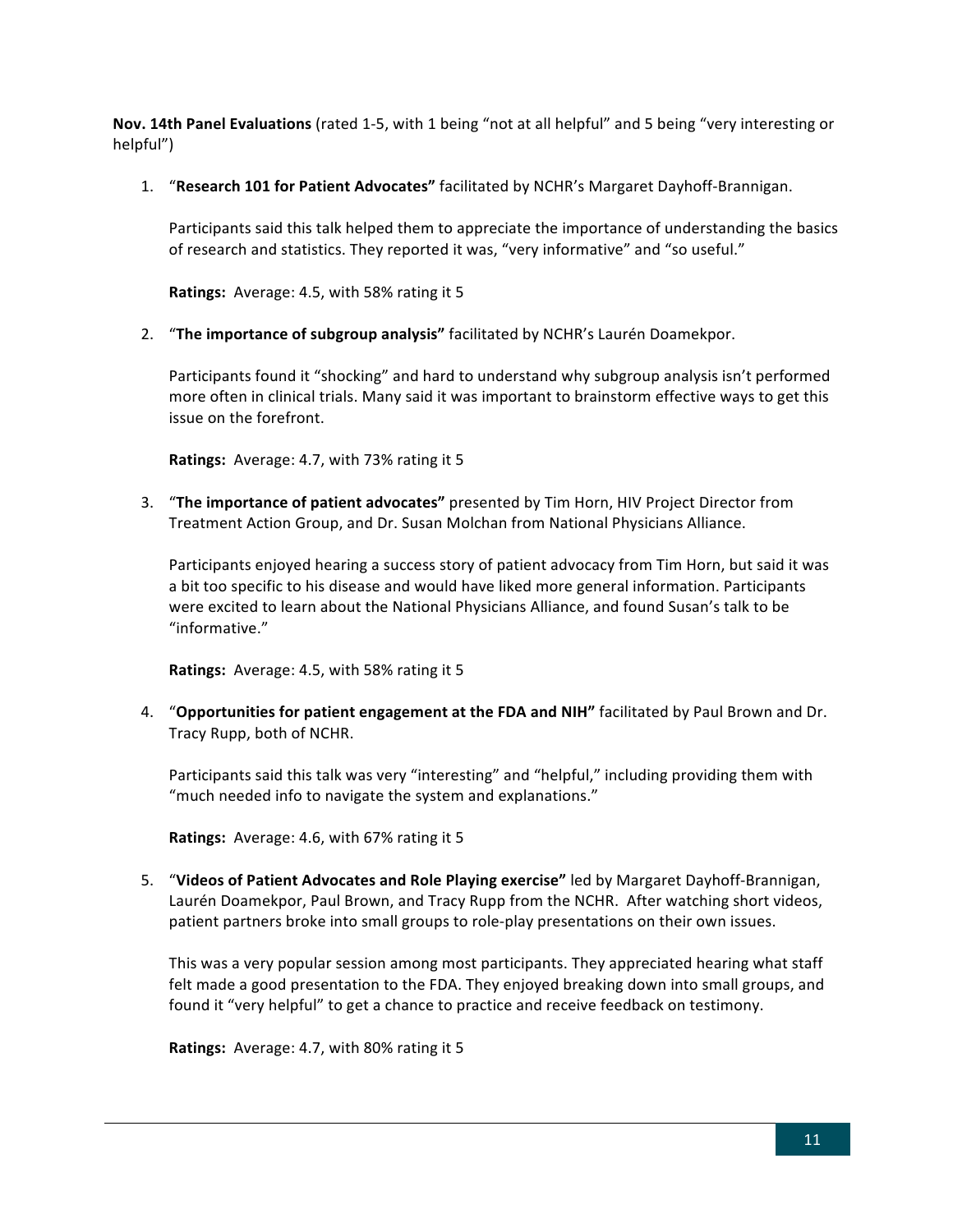### **General Questions**

- **6.** Overall, how would you rate the speakers/moderators? Average: 4.7, with 75% rating them a 5
- **7.** Overall, how would you rate the Workshop? Average: 4.7, with 71% rating it 5
- 8. Would you like to continue to be involved in FDA Issues as a patient or caregiver advocate?

92% responded YES (of the 24 that responded)

Only two people responded No. One person said no because they are afraid they "wouldn't speak up enough" and that they are "too easily intimidated," while the other person said they wouldn't like to now "because I don't have a device or medication issue." All of the patients or patient advocates at the Workshop are committed to further collaboration with each other and the National Center for Health Research.

## **Our Overall Performance based on Participants' Anonymous Evaluations**

### **What we did well:**

- Gave details about the FDA; clearly explained the agency and its approval process for new drugs and devices
- Answered questions with specific and appropriate detail; overall the instruction was very good
- Facilitated engaging discussions and Q&A sessions with the experts
- Encouraged collaboration between advocacy groups many participants expressed interest in continued support from NCHR

Examples of comments from participants:

Participant A: "After this workshop, I feel that I am on my way to being better informed about scientific studies and I have some ideas about which organizations and individuals to *contact and work with in our advocacy efforts."*

Participant B: "This was a great workshop: Inspiring for me as a beginning advocate."

Participant C: "Thank you for inviting me to participate in this workshop. This was enormously *beneficial* to the advocacy work I'm involved with, and will help me advise others. 10 out *of 10!"*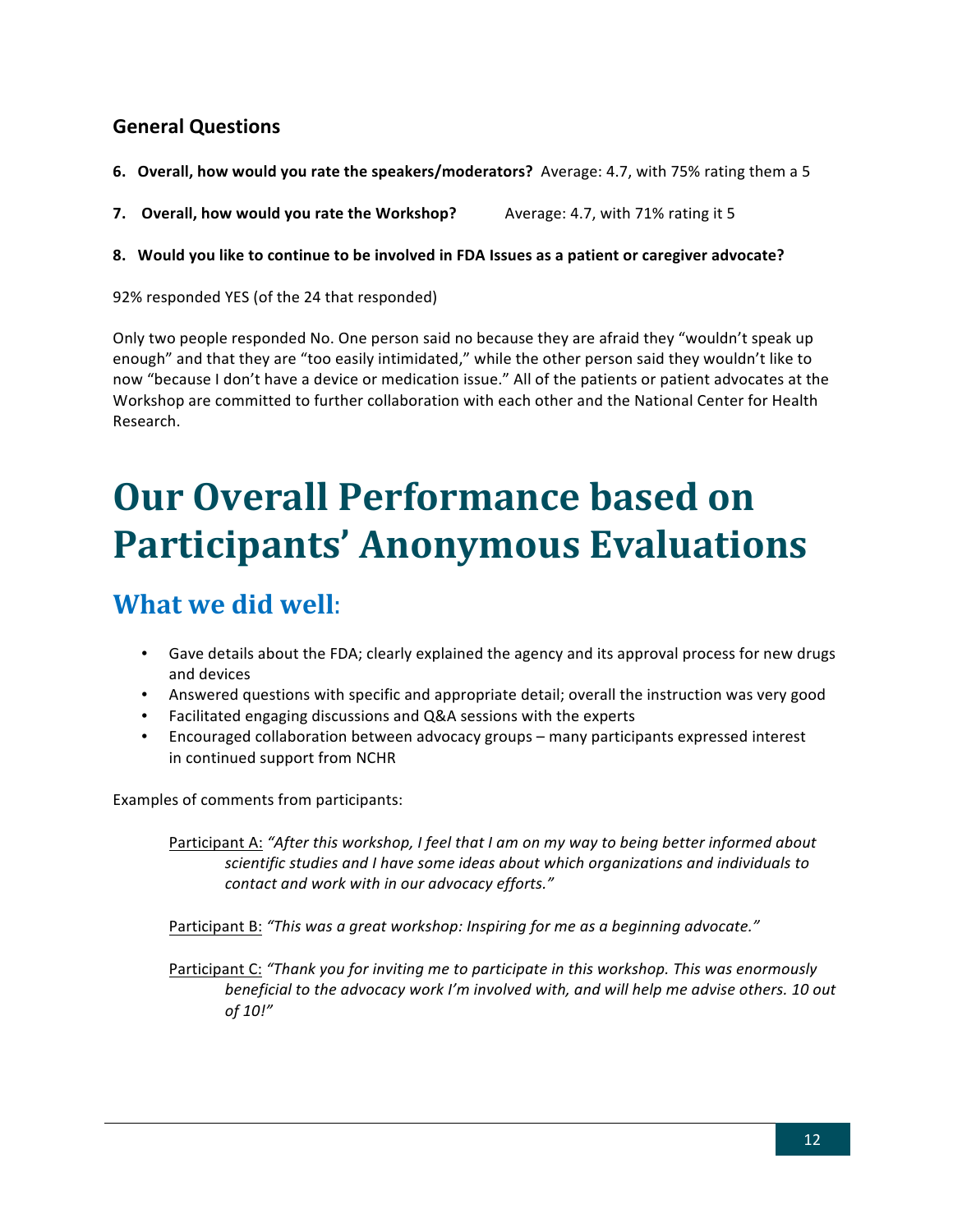### **What we can improve next time:**

- Make sure that everyone gets a chance to ask questions (some participants dominated the Q & A, which left less time for others). Improve the microphone usage to prevent it from being distracting and disrupting the flow.
- Encourage participants to ask fewer questions specific to personal issues, and more that the general group would benefit from.
- Provide bios and photos of each of the participants so it would be easier to get to know everyone.
- More in-depth information "about what we can actually do and how to do it."
- Provide more specific examples of where advocacy has made a difference and what else patients can do.

As can be seen on the graph below, across all the presentations, 66% of respondents rated the speakers, moderators, and Workshop as a 5 (very helpful/interesting), and 91% of all answers were 4's and 5's.

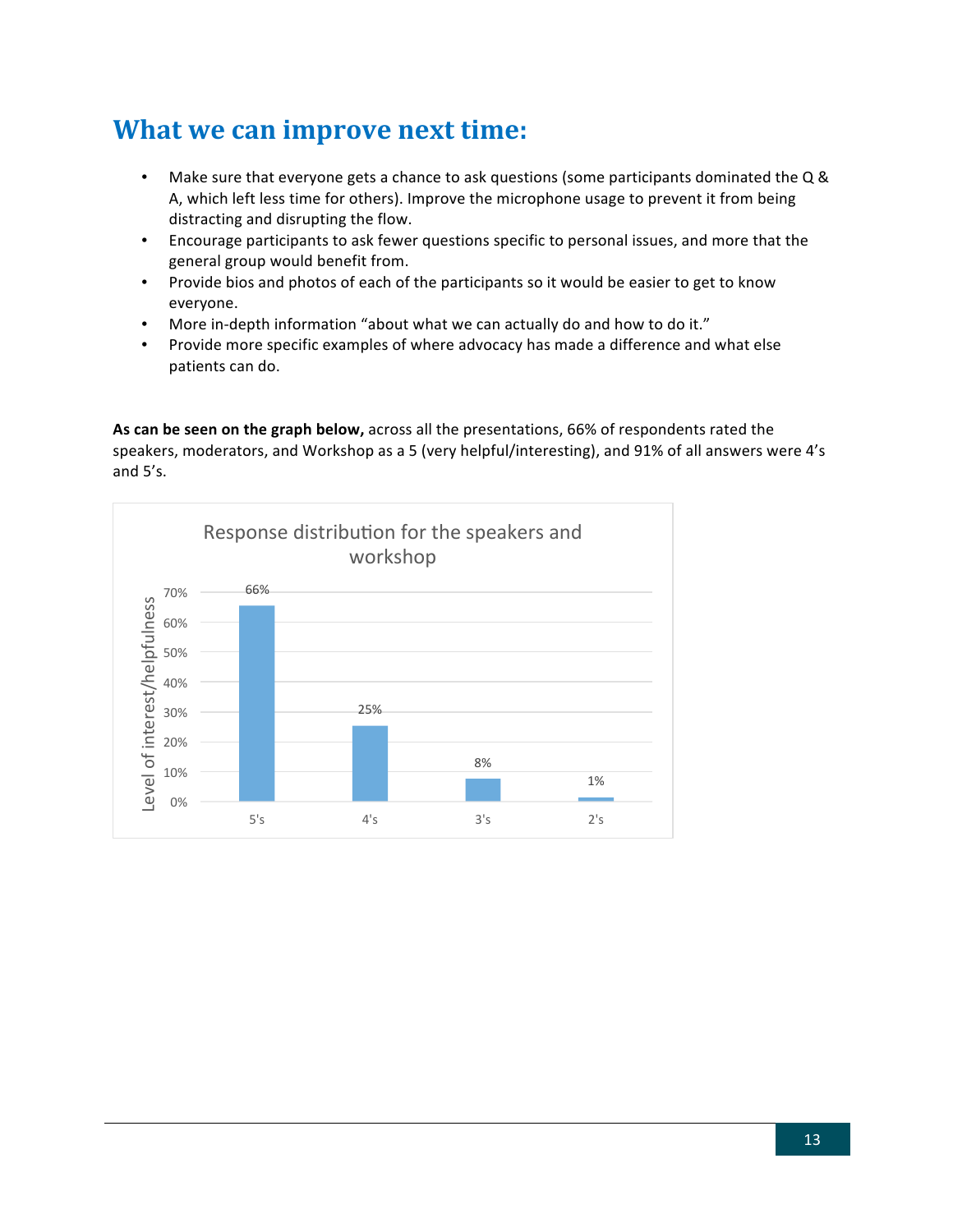## **Trainers' Observations**

The 31 participants were actively engaged throughout the Workshop, asking questions and clearly wanting to share their views. The entire Workshop was energizing for the speakers and participants, for the experienced advocates as well as the new ones, and for those who had previously been engaged with FDA or NIH issues and those who never had. There was a tendency by some participants to ask questions that were specific only to their personal experiences and area of interest, rather than relevant to the whole group. Also, the conversation at times was dominated by a few outspoken members of the group. 

### **Follow-Up from November 14, 2015-February 15, 2016**

We contacted all participants via email in the weeks after the Workshop to invite them to join our new Patient Network, starting with a list serv for patient advocates who have participated in our workshops. The list serv makes it easy to share information and help advocates be informed of opportunities to engage on PCOR issues with the FDA or other agencies. All but one of the November 2015 Workshop participants have joined the list serv. We have also invited the participants from our June 2014 participants (prior PCORI Engagement award) to join the Patient Network. We now have a total of 45 patient partners from the two workshops in our network.

We have launched a website for the Patient Network (www.USAPatientNetwork.org), and have created a Facebook page (Facebook.com/USAPatientNetwork) and twitter page (Twitter.com/Patient Network) to help patient partners better connect over shared interests. We are developing a toolbox for the website to provide links and tutorials to help patient partners become more engaged. We have also sent out our first monthly newsletter to the Patient Network, and will archive copies of the newsletter on our website.

In addition, three participants expressed interest in having the organizations that they work with join the Patient, Consumer, and Public Health Coalition. Their organizations have become members, and have participated in written public comments to the FDA, signing on those comments on behalf of their affiliated patient organizations.

One participant reached out to NCHR staff to ask for help in understanding new FDA classifications for an unsafe medical product. NCHR staff responded by phone and email to explain the issues and provide guidance. 

Two participants have reached out to NCHR staff concerning upcoming FDA advisory committee meetings, for help and advice concerning their testimony. NCHR helped by phone and email to understand the issues and provide guidance.

The participants noted above, as well as numerous other Workshop participants, have also reached out to NCHR staff to express the need for additional training for themselves, as well as recommending that we offer the Patient Training Workshop again to other patient and caregiver advocates. They offered their enthusiastic support and participation in future efforts.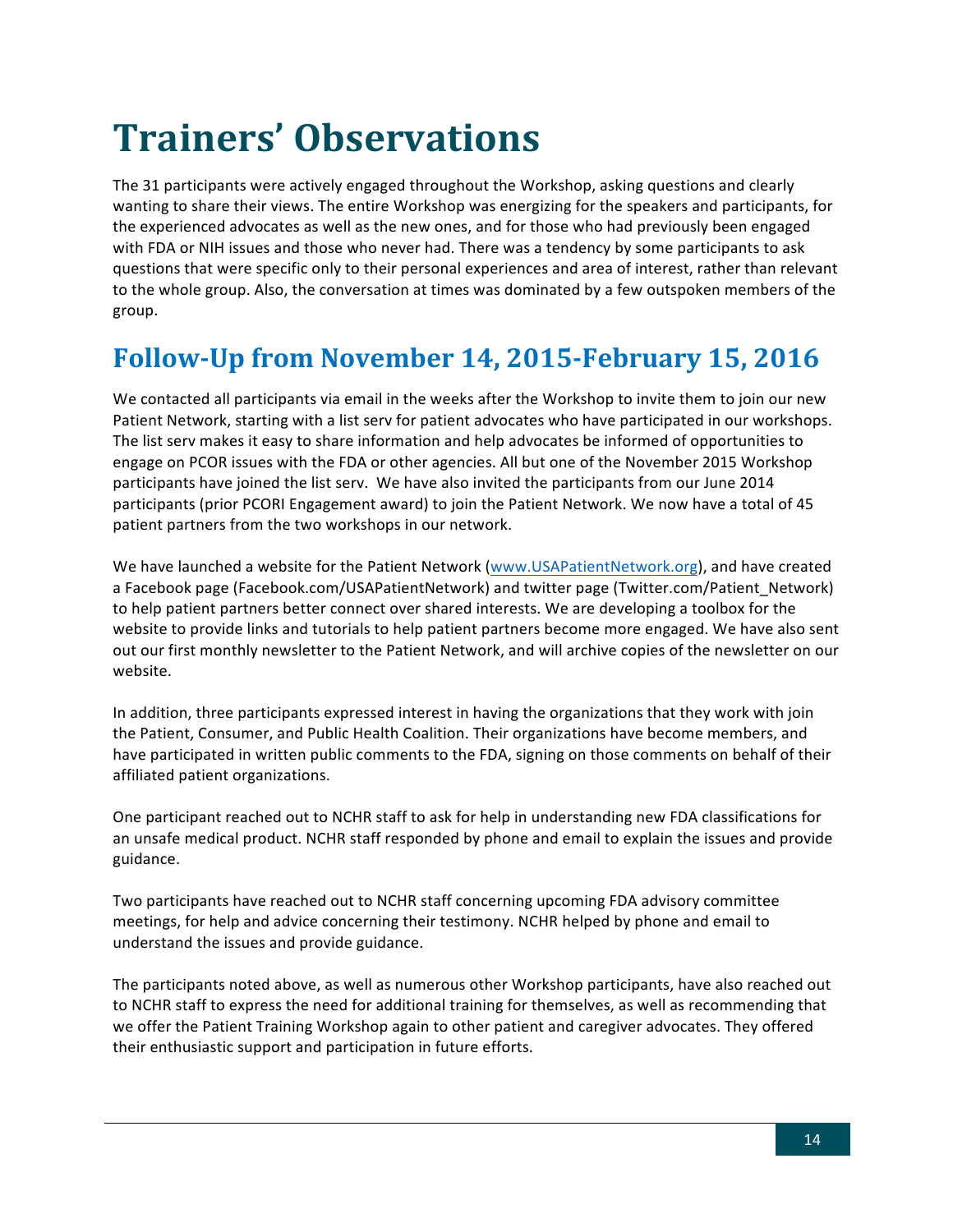# **Overall Conclusions**

The Patient Training Workshop provided an opportunity for patients and family members with a wide range of knowledge and perspectives to learn about the FDA approval process and ways in which they can make their voices heard by the FDA, NIH, and other agencies. As demonstrated by the statistically significant increased knowledge about research standards for drug and device approval and participants' increased willingness to participate in future advocacy, the Workshop achieved all three objectives. Participants said they felt engaged and empowered, with 92% reporting that they would like to be involved in opportunities to provide patient perspectives at public meetings or in written comments. In the three months since the Workshop and Conference, the active engagement of most of the participants has clearly shown that additional workshops and patient engagement efforts on national issues would be welcomed in the patient partner community.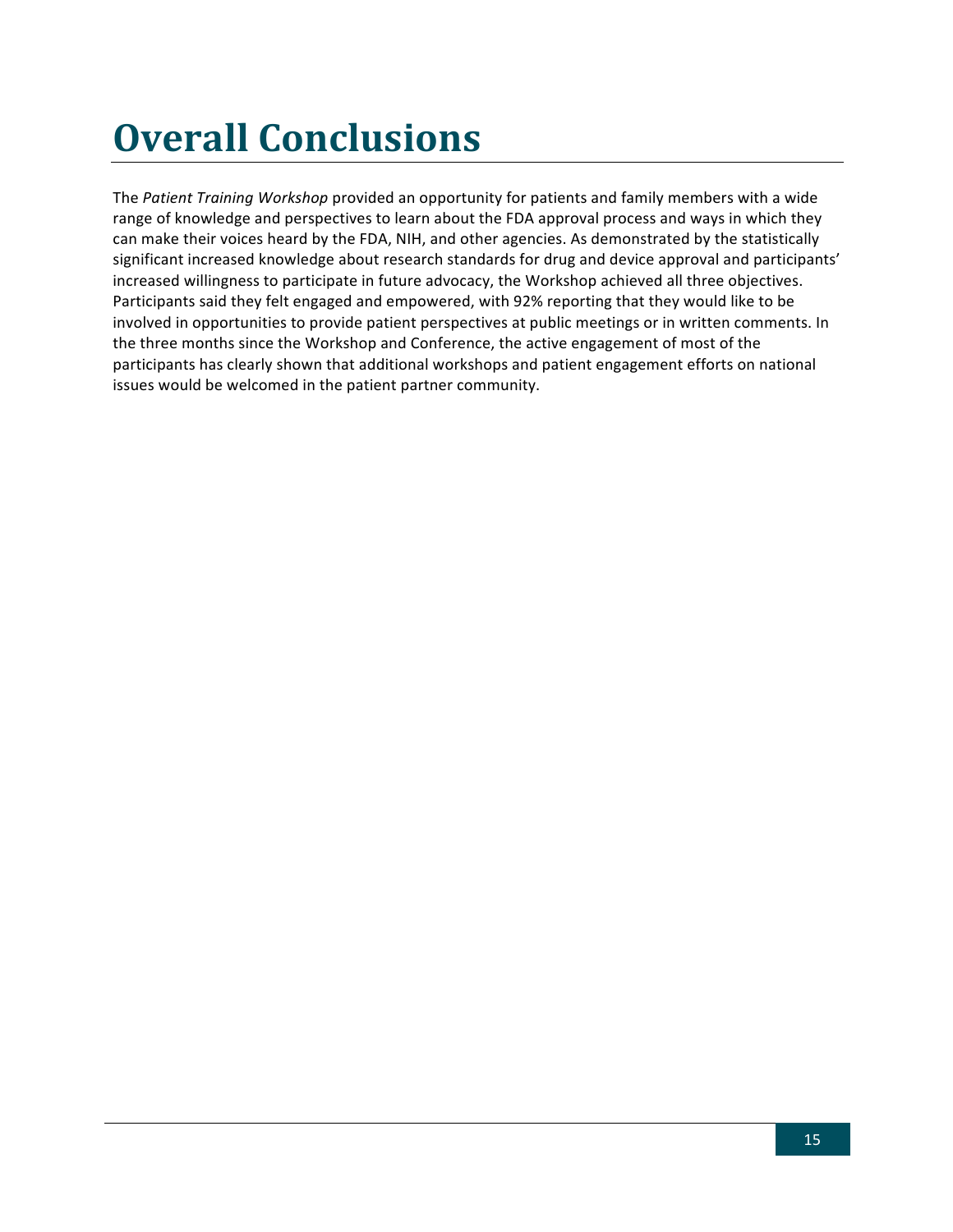## Appendix A: Agendas for Nov 13 and Nov 14

#### *Patient Training Workshop*

**FRIDAY, NOVEMBER 13** 

- **09:30 am – Breakfast**
- **10:00 am – Welcome, introductions, and survey** *Diana Zuckerman, PhD, NCHR President* Each participant will briefly introduce themselves by name, organization (if relevant) and one sentence about what they hope to learn.
- **10:30** am How I went from advocating for myself to advocating for others, to advocating on a **national level** *Desirée Walker, Breast Cancer Survivor* Presentation and Q & A
- **11:00** am How does the FDA make decisions to approve, rescind, or recall a medical product? *Diana Zuckerman, PhD, NCHR President* Training and Discussion
- **12:30 pm - Lunch**
- 1:30 pm How does Consumer Reports evaluate the quality of medical products and how are patients involved?

*Victoria Burack, Health Policy Analyst at Consumers Union Two participants from Safe Patient Project* Presentation and  $O & A$ 

- **02:00 pm – Engaging patients & stakeholders in research: the PCORI perspective** *Michelle Johnston-Fleece, MPH, Engagement Officer at PCORI* Presentation and Q & A
- 2:30 pm Patient Panel: How we reached out to the FDA and to researchers *Moderator: Diana Zuckerman, PhD Patient Panel: Three workshop participants*
- **3:30** pm How can you become a patient representative at the FDA? *Andrea C. Furia-Helms and Salina Prasad, FDA Patient Representative Program* Presentation and Q & A
- **4:00** pm **Inside the FDA and how you can get your voice heard** Susan Wood, PhD, Professor at the George Washington University Presentation and Q & A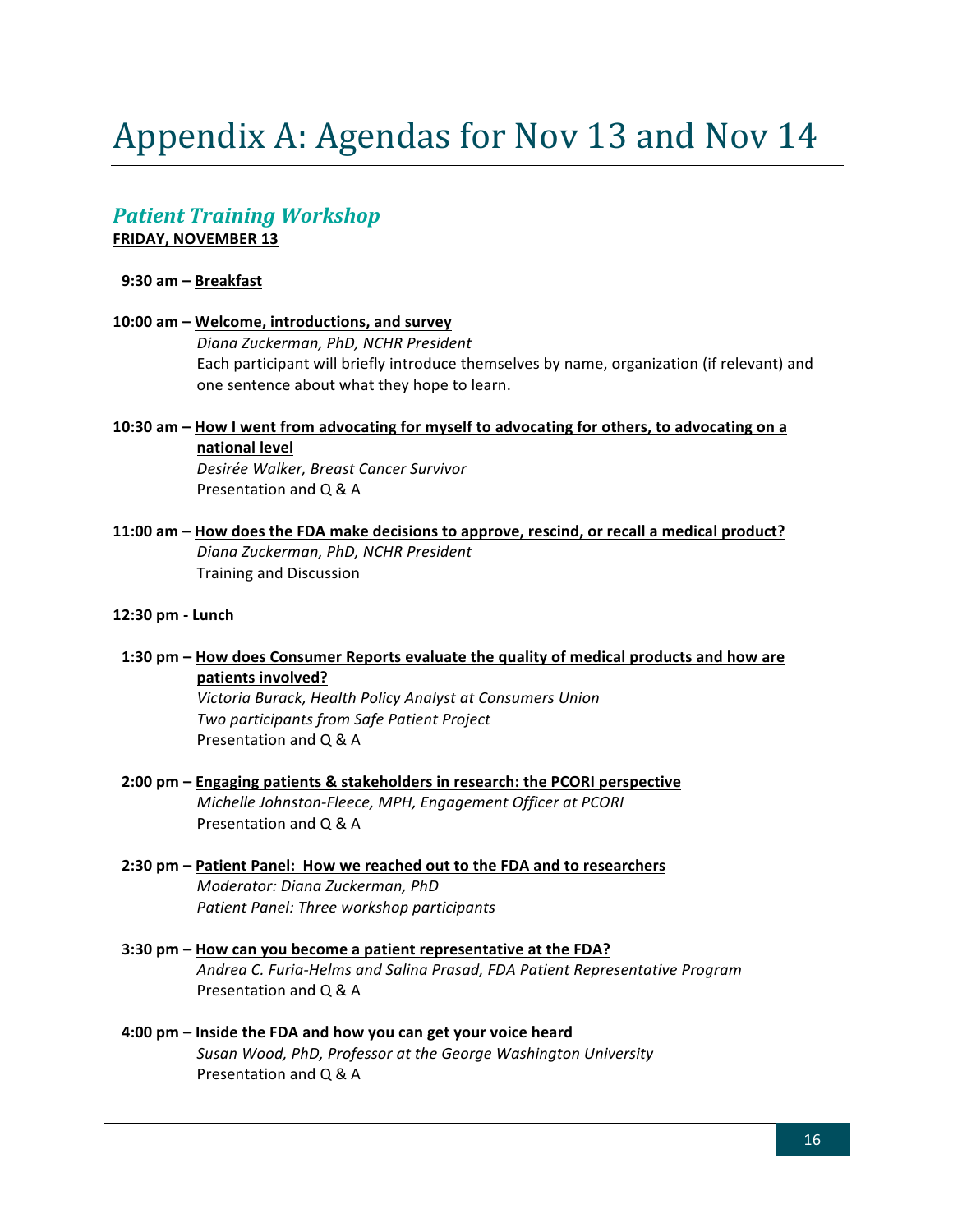#### **SATURDAY, NOVEMBER 14**

#### **09:30 am – Breakfast**

- 10:00 am Goals for the day and Research 101 for patient advocates *Margaret Dayhoff-Brannigan, PhD, NCHR Patient Network Project Manager* Training and Discussion
- **11:00** am The importance of subgroup analysis for gender, race/ethnicity and age *Laurén Doamekpor, PhD, MPH, NCHR Public Health Analyst* Training and Discussion
- 11:45 am The importance of patient advocates **Tim Horn, MPH, HIV Project Director of the Treatment Action Group** *Susan Molchan, MD, National Physicians Alliance* Presentation and Q & A
- **12:30 pm – Lunch**
- 1:30 pm Opportunities for patient engagement at the FDA and NIH Paul Brown, BA, NCHR Government Relations Manager *Tracy Rupp, PharmD, MPH, RD, NCHR Senior Fellow* Training and Discussion
- **02:15 pm – Final survey**
- **02:30 pm – Videos of patient advocates and role playing exercise** Facilitated by: Margaret Dayhoff-Brannigan, Diana Zuckerman, Paul Brown, Tracy Rupp, *Desirée Walker, and Laurén Doamekpor*
- **3:40 pm Final words of wisdom** *Diana Zuckerman, PhD, NCHR President*
- **04:00 pm – Adjourn**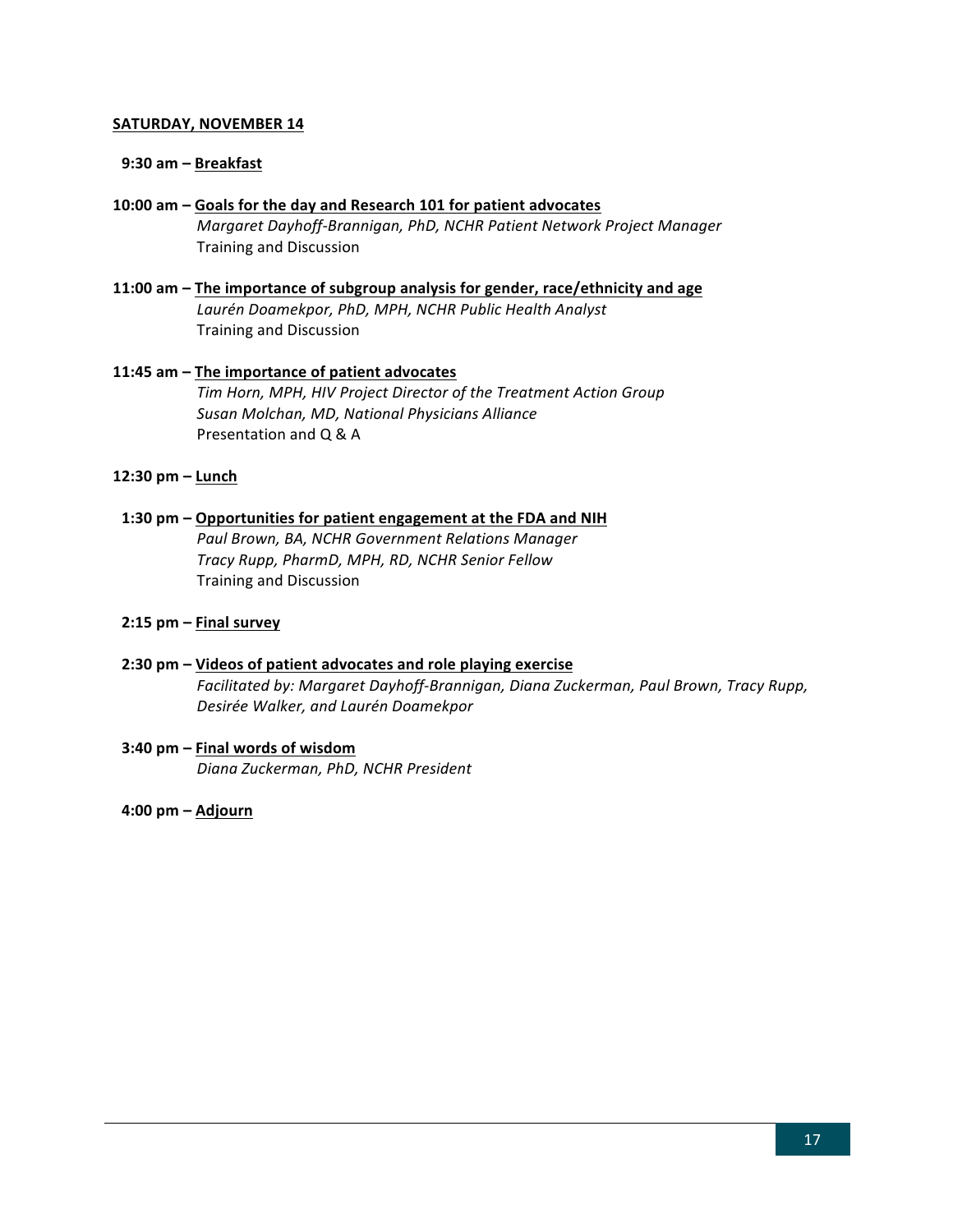## Appendix B: Pretest/Posttest Questionnaire

#### **1. When FDA approves a drug as safe and effective, what does that mean?**

a) The drug does not seem to have any serious side effects.

#### **b)** The drug has benefits that outweigh the risks when used in the intended manner.

c) Based on research on humans, the drug is proven effective for most patients.

d) The drug has been shown to work better than other available treatments for the same illness or disease. 

#### **2.** How are FDA standards for allowing medical devices to be sold different than for drugs? a) All drugs must be tested on people in clinical trials but most medical devices do not have to be tested on people in clinical trials.

b) Standards for implanted medical devices are generally more stringent than for drugs.

c) Standards for medical devices are the same as those for drugs.

d) The standards for FDA approval of drugs vary depending on how risky the drug is, whereas the standards for medical devices are the same for all devices.

#### **3.** Why is a p-value important?

a) It tells us if a medical product will be approved by the FDA.

b) It tells us how important a medical product is.

#### c) It tells us the probability that a result is true or just happened by chance.

d) It tells us if a study needs more data.

#### **4. What is a double-blind clinical trial?**

a) Patients in the study do not know the purpose of the study.

b) The researchers do not know which patients are receiving the drug or medical device being tested but the patients know.

#### c) Neither researchers nor patients know which patients are receiving the medical product being tested and which are getting a placebo (sugar pill or "pretend treatment").

d) The patients are given a drug but not told what the expected risks or benefits are.

#### **5.** What is a randomized controlled clinical trial?

a) A study of whether patients' health improves after taking a new drug.

b) A study where patients randomly choose whether they receive the medical product being tested or a placebo (no treatment).

#### c) A study comparing the health of patients who were randomly assigned to take a new medical product or not.

d) The "gold standard" for research on human health and required by FDA for drugs and devices.

#### **6.** What is a biomarker or surrogate endpoint?

a) A measurement that lets researchers know the study has ended.

b) Another name for a drug that is being tested.

c) A measurement that is believed to predict survival or improved health but isn't itself a measure of survival or improved health.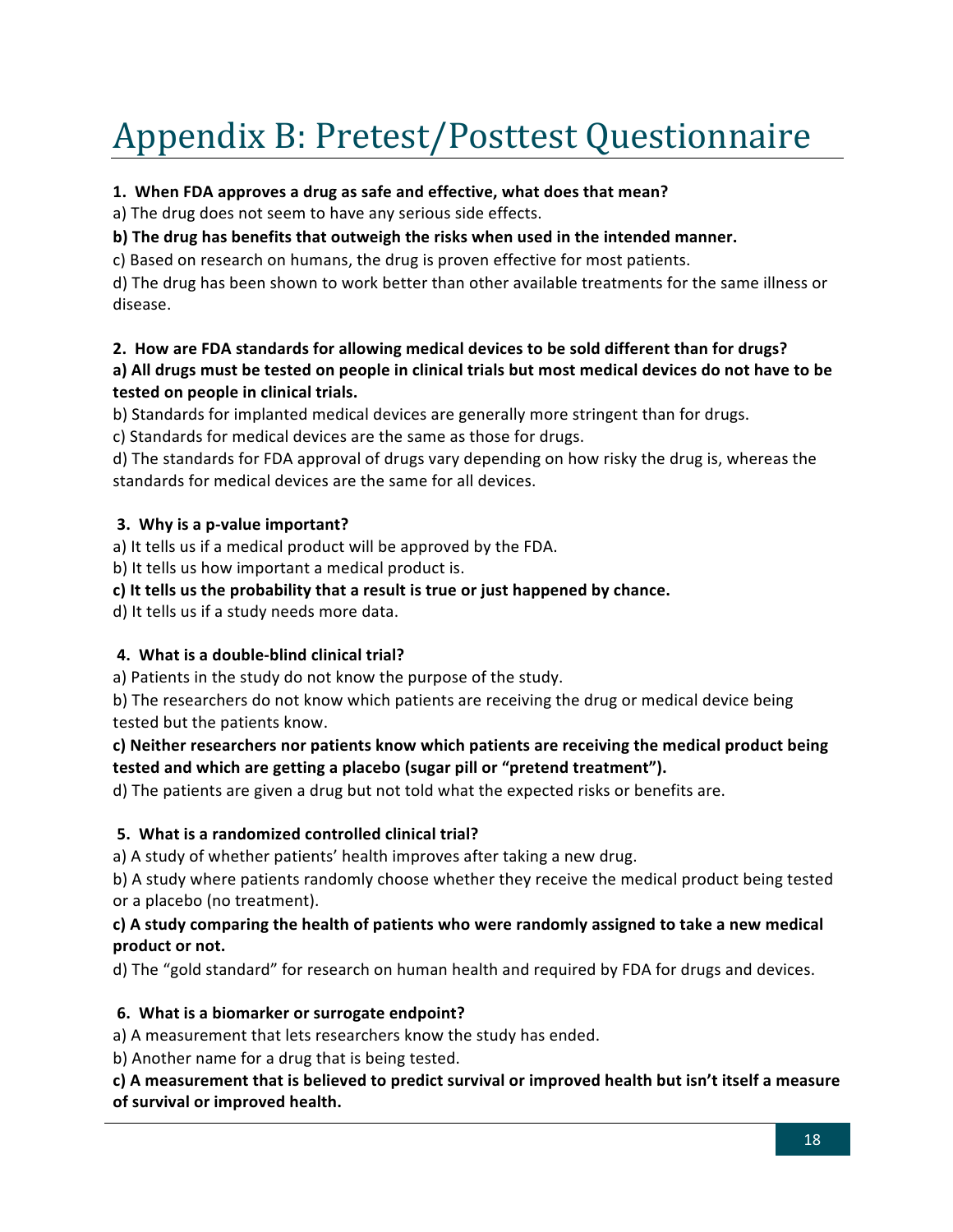d) A genetic test given during a clinical trial.

#### **7.** For patients, what is the advantage of studies that measure a surrogate endpoint compared to **one that measures patient health?**

#### a) The clinical trial may be completed more quickly.

b) The drug will be safer and more effective.

c) The drug will be covered by most insurance companies.

d) The studies will be larger.

#### **8. What is subgroup analysis?**

#### a) A type of statistical analysis that evaluates how different types of people respond to a medical **product.**

b) A type of statistical analysis that is used to decide whether a medical product will be approved by the FDA.

c) A type of statistical analysis to determine how much money a medical product will make annually.

d) A type of statistical analysis to choose who will be included in a clinical trial.

#### **9.** Below is a list of statements comparing pre-market and post-market studies. Please review the statements and check all that are true. More than one answer may be selected.

a) Pre-market studies are paid for by the manufacturer but post-market studies are paid for by the FDA. 

#### **b)** Companies have less incentive to complete post-market studies or make the results public.

c) Post-market studies always include a more diverse group of patients from the "real world" not just those carefully selected for study.

d) Post-market studies are usually more scientific than pre-market studies.

**e)** Post-market studies are often longer than pre-market studies.

#### **10.** A researcher says that a new medical product is significantly better than a placebo. What can **you conclude from this statement? More than one answer may be selected.**

a) The new drug is at least 15% better than the placebo.

#### b) The drug is probably better than no treatment at all.

c) The drug is better than older drugs already for sale.

d) The drug probably helps patients live longer.

**e)** There is at least a 95% likelihood that the drug is better than placebo and less than a 5% **likelihood that the better results occurred "by chance."** 

#### **11. Please answer in 2-3 sentences**

The FDA requires companies to mention potential risks when companies advertise their drugs on TV or magazines. Are those warnings helpful to patients? How would you improve them?

#### 12. Please answer in 1-2 sentences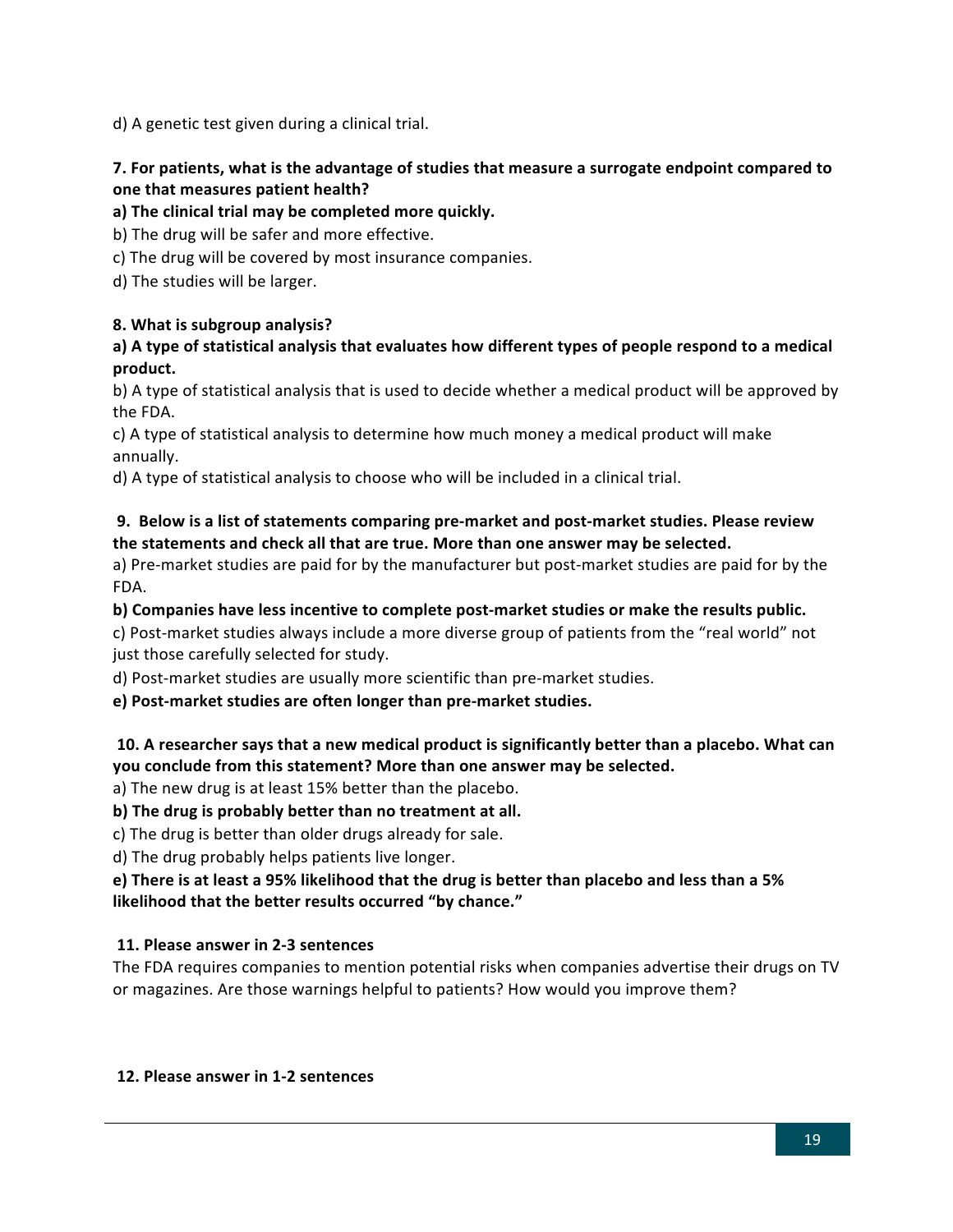Do you think the FDA approval process is too fast or too slow? If you have an opinion one way or the other, explain why you believe that to be true.

**13:** Here are some examples of opportunities for informing the FDA about the perspective of patient advocates like you. Please rate each of them on a scale of 1 to 5 by circling the number that applies to you, with 5 meaning you are very likely to consider doing this and 1 meaning you would never consider.

- 1 2 3 4 5 a. Speak for a few minutes during the public comment period of an FDA or NIH meeting in the DC area about what you as a patient think is an important benefit or risk for a specific drug or medical device.
- 1 2 3 4 5 b. Speak for a few minutes during the public comment period of an FDA or NIH meeting in a city near you about what you as a patient think is an important benefit or risk for a specific drug or medical device.
- 1 2 3 4 5 c. Write a comment giving your perspective in response to an agency's "request for public comments" on a topic of importance to you as a patient.
- 1 2 3 4 5 d. Add your name as one of the people signing a letter written by other patients or nonprofit organization in response to an agency's "request for public comments" on a topic of importance to you as a patient.
- 1 2 3 4 5 e. Speak at Congressional hearing, Congressional briefing, or a meeting with FDA or NIH officials on a topic of importance to you as a patient.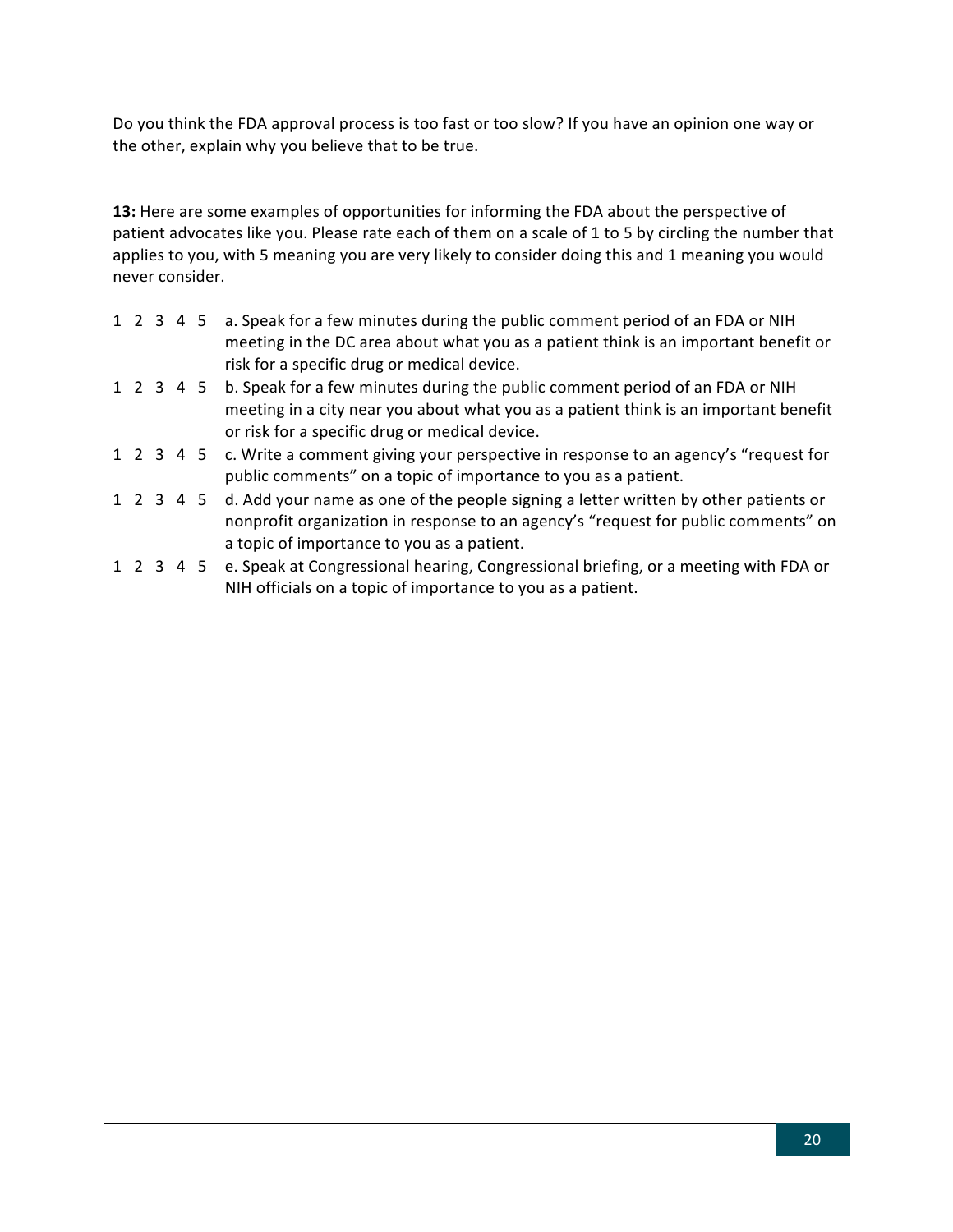## Appendix C: Evaluation of Patient Workshop

#### **FRIDAY NOVEMBER 13, 2015**

Please rate on a scale of 1 to 5 (with 1 being not at all helpful or interesting, and 5 being very helpful or **very interesting**) today's sessions. Circle the number that corresponds with your opinion of the sessions (including the discussion and presentations) and provide comments about what you found most or least helpful, and what you would have liked to learn more about.

1. First session after introductions: How I went from advocating for myself to advocating for others, to advocating on a national level, Desirée Walker, Breast Cancer Survivor. Rate talk and Q & A together.

1 2 3 4 5 (**1** not helpful or interesting and 5 very helpful or interesting) Comments?

2. How does the FDA make decisions to approve, rescind, or recall a medical product? Dr. Diana Zuckerman from the National Center for Health Research. Rate talk and discussion together.

|           |  | 1 2 3 4 5 (1 not helpful or interesting and 5 very helpful or interesting) |
|-----------|--|----------------------------------------------------------------------------|
| Comments? |  |                                                                            |

3. First session after lunch: Victoria Burack, Health Policy Analyst at Consumers Union and 2 participants from Safe Patient Project (Rex Johnson and Linda Radach). Rate talk and Q & A together.

1 2 3 4 5 (**1** not helpful or interesting and 5 very helpful or interesting) Comments?

4. Engaging patients and stakeholders in research: the PCORI perspective. Michelle Johnston-Fleece from PCORI. Rate talk and Q & A together.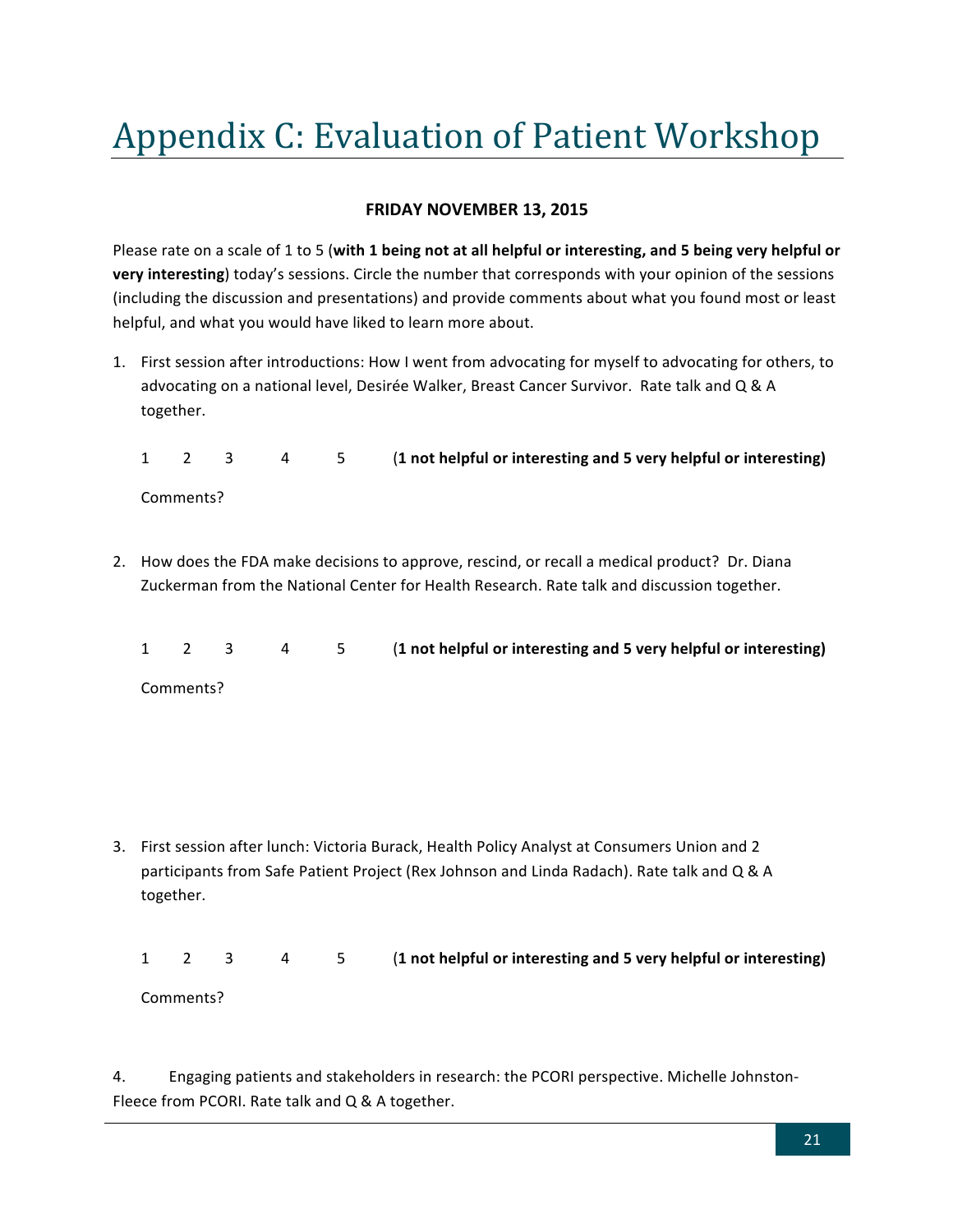1 2 3 4 5 (**1** not helpful or interesting and 5 very helpful or interesting) Comments?

5. Patient panel discussion about reaching out to the FDA or researchers. Featuring Jeremy, Katherine and Kim, with Diana Zuckerman as moderator.

1 2 3 4 5 (**1** not helpful or interesting and 5 very helpful or interesting) Comments?

6. How can you become a Patient Representative? Andrea C. Furia-Helms and Salina Prasad from the FDA. Rate presentation and  $Q & A$  together.

1 2 3 4 5 (**1** not helpful or interesting and 5 very helpful or interesting) Comments?

7. Insiders View of Patient Advocacy and the FDA, Dr. Susan Wood professor at GWU. Rate talk and Q & A together.

1 2 3 4 5 (1 not helpful or interesting and 5 very helpful or interesting) Comments?

#### SATURDAY NOVEMBER 14, 2015

8. Research 101 for Patient Advocates, Margaret Dayhoff-Brannigan from the National Center for Health Research. Rate presentation and  $Q & A$  together.

1 2 3 4 5 (**1** not helpful or interesting and 5 very helpful or interesting) Comments?

9. The importance of subgroup analysis, Laurén Doamekpor, National Center for Health Research. Rate presentation and  $Q$  & A together.